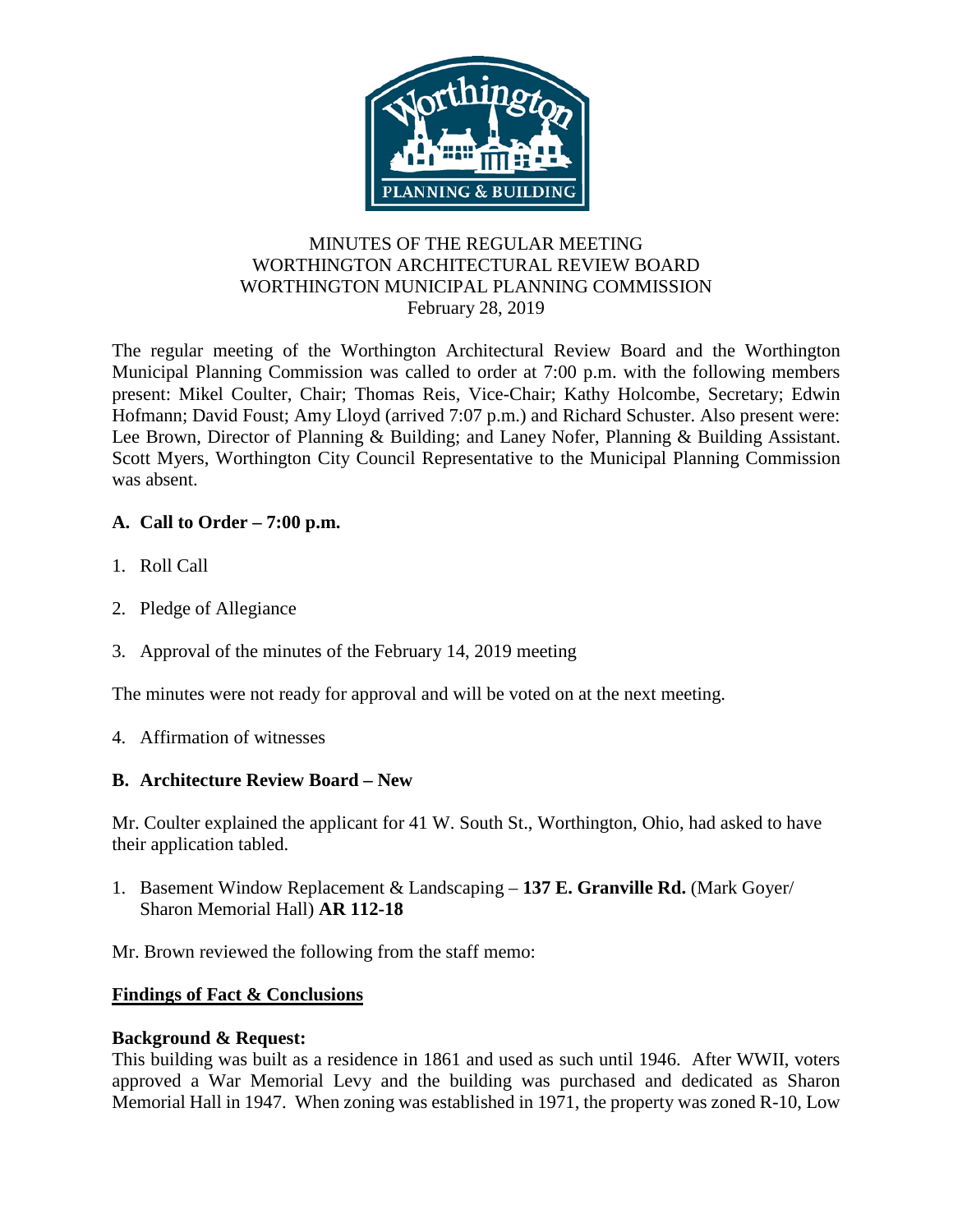Density Residence, which allows for single family dwellings and public and semi-public uses. Many community groups and organizations used the building until 1975, at which time the Sharon Township Trustees moved their offices and police department into the building. The Township moved its operations to E. Wilson Bridge Rd. in 2009 and the building was renovated. Attempts were made by the Sharon Memorial Board, the entity responsible for Sharon Memorial Hall, to find public and semi-public users for the building that would generate revenue and allow maintenance of the building and site. After no users were found, the VM, Veterans Memorial zoning district was created in 2010, the property was rezoned from R-10 to VM, and the space was leased to small office users. Sharon Memorial Hall is listed on the National Register of Historic Places and is a contributing building in the Worthington Historic District.

Three basement windows were replaced with glass block windows in 2015 without approval. Due to existing landscaping, the windows were not noticed until overgrown shrubs were removed last year. This is a request for approval of the windows, and the installation of new landscaping.

#### **Project Details:**

- 1. Two of the glass block windows are on the west side of the building, and one is on the east side facing the parking lot. The windows measure 36" wide x 28" high. The dividers between the blocks appear gray, and there are vents that are framed in white.
- 2. Three Green Mountain Boxwoods are proposed near the glass block windows on the west side, and Blue Ivory Hostas would be between and to the side of the shrubs. New plant material is also proposed at the front of the building and along the walkway leading to the front door.

# **Land Use Plans:**

# Worthington Design Guidelines and Architectural District Ordinance

The Worthington Design Guidelines recommend if historic windows are too deteriorated to repair cost-effectively and replacement is justified, the preferred option is an in-kind replacement in the same material and design. New windows made of substitute materials such as aluminum, vinyl, or clad wood can be acceptable if they provide a reasonably good match for the windows being replaced. Be sure that window designs are appropriate for the style or time period of the house. Avoid use of inappropriate window designs. Avoid enlarging or downsizing window openings to accommodate stock sizes of replacements. Also avoid permanent blocking in of windows.

Compatibility of design and materials, exterior detail and relationships, and window treatment are standards of review in the Architectural District ordinance.

#### **Recommendation:**

Glass block is generally not appropriate for historic buildings; the material would not have been typical for the time period this building was constructed. Although vents are needed in these windows, they destroy the symmetry of the glazing and add a second inconsistent feature. If the vents were gray instead of white, they would be less visible. Evergreen shrubs are appropriate to screen the windows.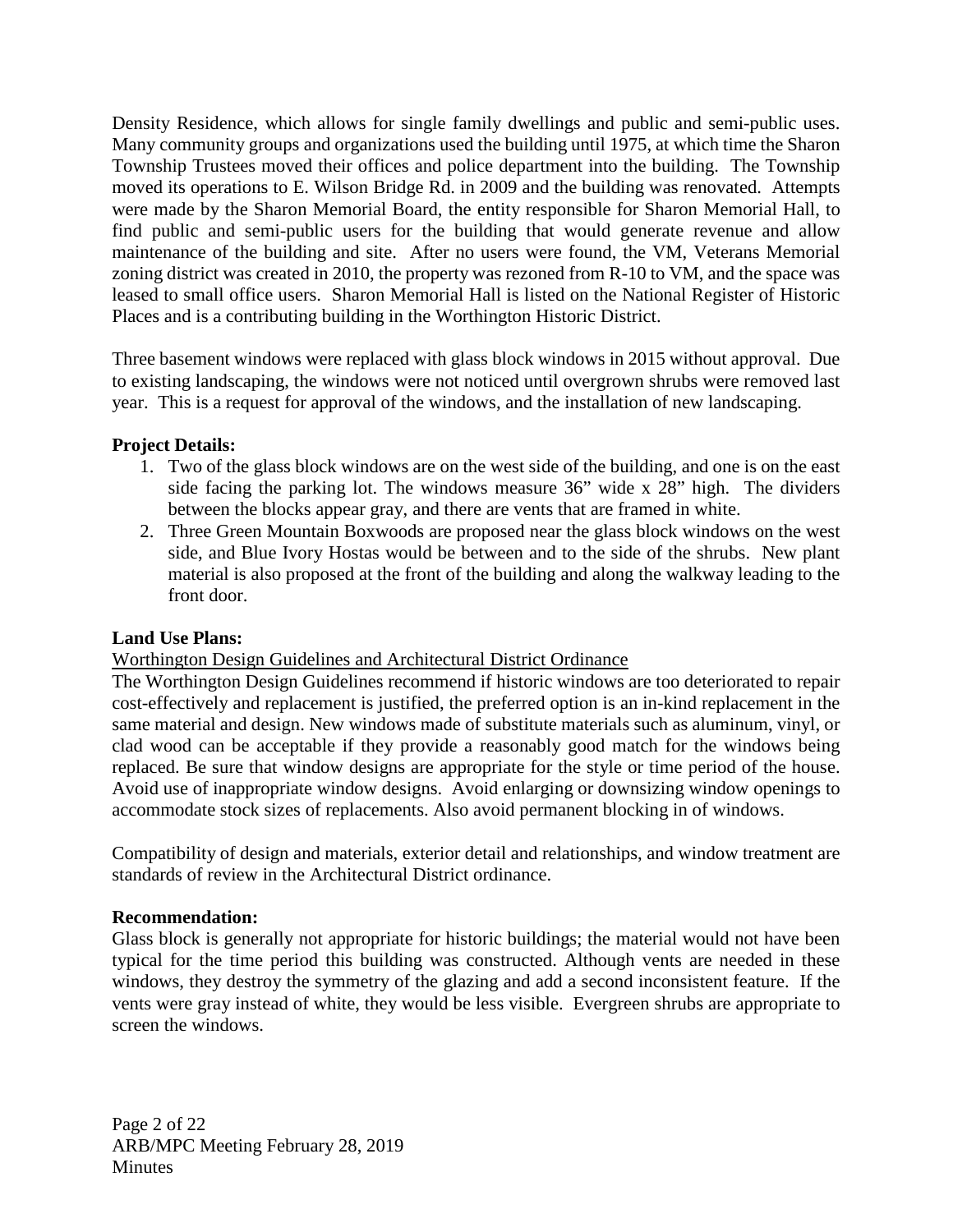#### **Discussion:**

Mr. Coulter asked if the applicant was present. Ms. Valerie Kerbler, 6521 Proprietors Rd., Worthington, Ohio. Mr. Schuster asked Ms. Kerbler if she was aware that she needed to come before the Board to ask for permission to install the windows. Ms. Kerbler said she was unaware who authorized the change for the windows. She said she is the Treasurer for the organization and responsible for paying the bills. Ms. Kerbler said when the bushes were removed, she realized the windows were there.

Mr. Mark Goyer, 159 Chaucer Ct., Worthington, Ohio, said the windows were replaced in 2015 and no one sought approval at that point in time. Mr. Goyer said he was not involved with the hall at the time, but no one sought approval, but that was not done on purpose. He said a resident late last year noticed the glass block windows when the shrubbery was removed. He stated that they plan to replace the shrubbery in early spring with boxwood shrubs to screen the windows. Mr. Schuster asked Mr. Goyer if there had been any security concerns in the past and Mr. Goyer replied, "No."

Mr. Foust said he noticed the window were set back several inches inside the framing and was wondering if some type of window could be placed over the glass block that would disguise what is there now without creating a great deal of change or cost. Mr. Coulter suggested painting the white vinyl portion may help. Mr. Goyer said the new landscaping would cover all the windows.

Mrs. Holcombe said the Board was against glass block windows in the historical district but if landscaping would cover the windows, she felt that would fine. Ms. Kerbler said they would be installing the landscape next month when the weather is warmer, and they can work with the ground. Mr. Hofmann agreed that painting the surrounding trim of the windows would help, such as a dark gray. (For the record, Mrs. Lloyd joined the meeting at 7:07 p.m.).

Mr. Coulter asked if there was anyone present to speak for or against this application.

Dr. Cal Taylor said he was erroneously given credit for the glass block windows, but he had not been on the Sharon Memorial Board since 2013. He said the Treasurer was on the Board at the same time he was on the Board and when the bill was paid in 2015. He felt there was some discrepancy in the dates of what transpired. Dr. Taylor said they had asked for seven Permits out of nine which were granted for the building and glass block windows were not one of the requests at that time, nor were they on the capital improvements plan for the building, so the glass block windows did not come from him. Dr. Taylor reminded the Board there are federal, state, and local design guidelines for historic buildings and Sharon Memorial Hall is a historic building. He said in 1976 the building was added to the National Register for Historic Places and he spent five years trying to keep it from demise and decay with various improvements over time in the amount of \$65,000.00 dollars and hundreds of hours of work. Dr. Taylor said the windows were in excellent condition when he left, and no one had brought up an issue there was a problem with the windows. He said when the windows have become very visible with the lack of landscaping and the National Historic Guidelines suggest not using materials that were different from the original materials, but rather find something that can be made to be similar and that is in the Code of Federal Regulations as well as the State Historical Preservation Guidelines and the Worthington Design Guidelines.

Page 3 of 22 ARB/MPC Meeting February 28, 2019 **Minutes**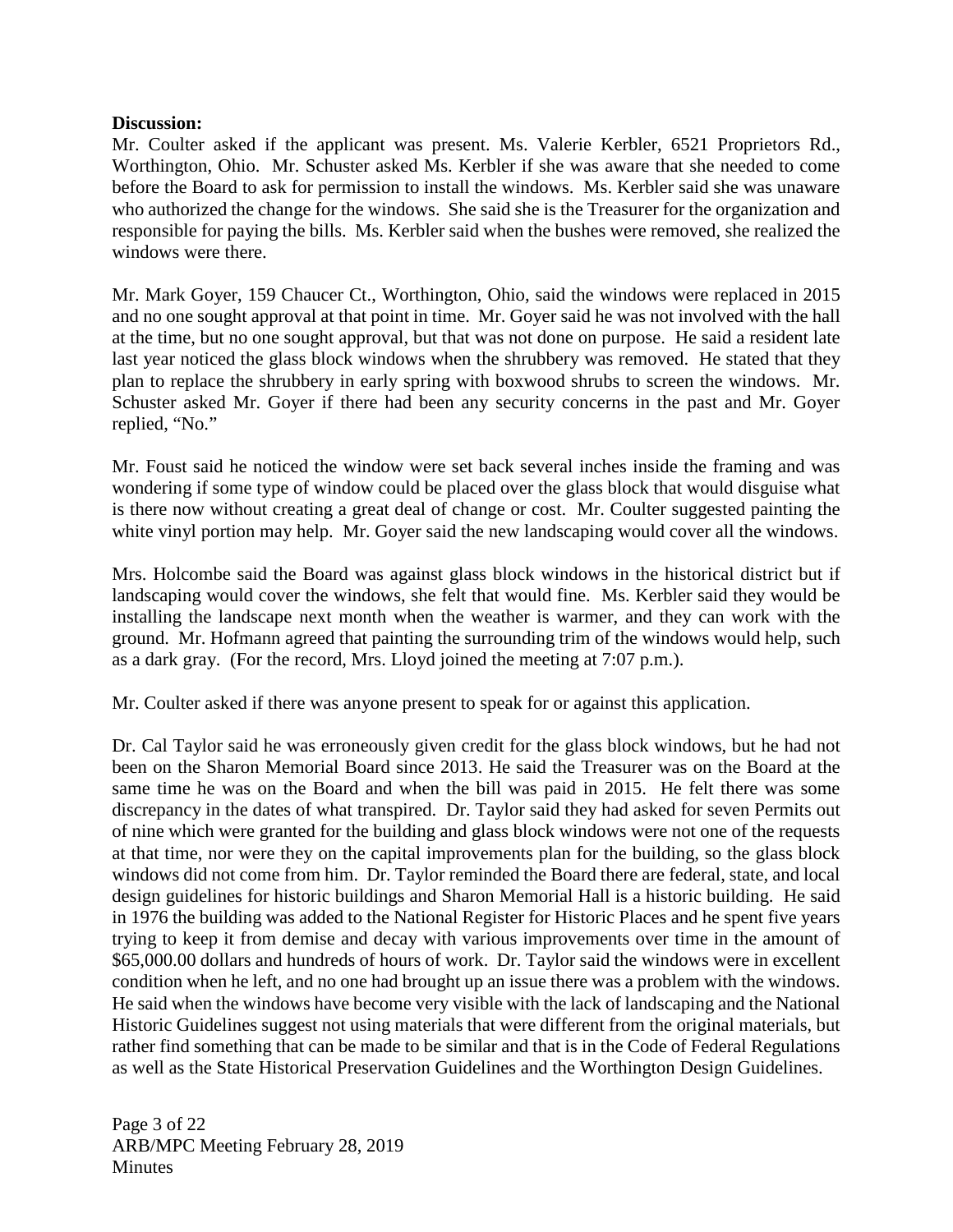Dr. Taylor did not feel the greenery would cover the windows and he noticed the shutters were falling apart and the front porch is broken off underneath the supporting pillars. Three of the windows in the kitchen did not have working locks. He said there are security issues elsewhere throughout the building. The door to the basement is unable to be locked, unless it had been fixed in recent years. The vegetation is now reduced to sedum, spirea, and there were beautiful flowers in front, including daffodils and hostas. Dr. Taylor said there is a herd of seven deer that roam the area frequently and the deer love hostas and arborvitae. Mr. Coulter reminded Dr. Taylor the Board was primarily discussing the glass block windows, and the landscape plan. Dr. Taylor said he would not have proposed the glass block windows.

# **Motion:**

Mr. Reis moved:

**THAT THE REQUEST BY MARK GOYER, PRESIDENT OF SHARON MEMORIAL HALL, FOR A CERTIFICATE OF APPROPRIATENESS TO ALLOW GLASS BLOCK WINDOWS TO REMAIN AND LANDSCAPING TO BE INSTALLED AT 137 E. GRANVILLE RD., AS PER CASE NO. AR 112-18, DRAWINGS NO. AR 112-18, DATED FEBRUARY 14, 2019, BE APPROVED BASED ON THE FINDINGS OF FACT AND CONCLUSIONS IN THE STAFF MEMO AND PRESENTED AT THE MEETING.**

Mrs. Lloyd seconded the motion. Mr. Brown called the roll. Mr. Coulter, aye; Mr. Reis, aye; Mrs. Holcombe, aye; Mr. Hofmann, nay; Mr. Foust, nay; Mrs. Lloyd, aye; and Mr. Schuster, nay. The motion was approved.

2. Shed – **676 Oxford St.** (Charles C. Roberts) **AR 16-19**

Mr. Brown reviewed the following from the staff memo:

# **Findings of fact & Conclusions**

# **Background & Request:**

A two-story house was constructed in 1915 on this property which is 48.125' wide and 252.25' deep. The structure is a contributing building in the Worthington Historic District. The house has a gable roof and a cross-gable at the front and has had several additions and renovations over the years. In 2013, a 30' x 20' garage with HardiePlank lap siding was approved in place of a shed that was behind the house. The owner at the time intended to re-side the house with HardiePlank at some point but was never able.

This is a request to install a shed behind the garage.

# **Project Details:**

- 1. Placement of the proposed 10' x 16' shed would be 4' behind the garage, and 8' from the north side property line. The size and location would meet Code dimensional requirements.
- 2. The proposed shed is called a "Vinyl Barn" in the submitted information due to the gambrel roof and white vinyl siding. Roofing material would be black metal, which appears to have standing seams. The structure is proposed with a double door on the south side and

Page 4 of 22 ARB/MPC Meeting February 28, 2019 **Minutes**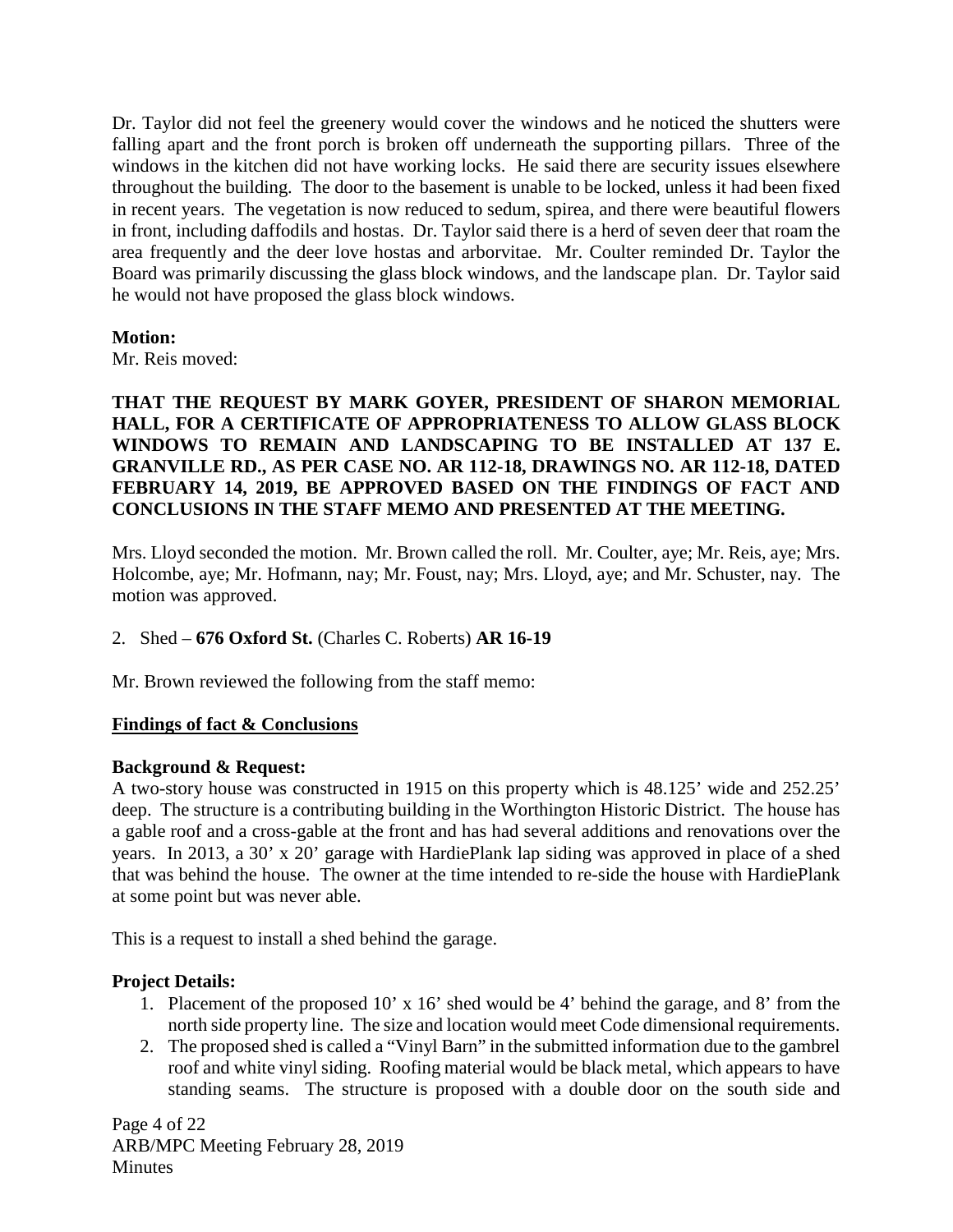windows and a single door on the east side. It is not clear if there would be windows on the other sides, and if the windows and doors would also be white.

#### **Land Use Plans:**

Worthington Design Guidelines and Architectural District Ordinance

New outbuildings should use design cues from older nearby structures, including form, massing, roof shape, roof pitch and height, materials, window and door types and detailing. Try to create a new building compatible in appearance with the house it accompanies.

#### **Recommendation:**

A shed of this size and placement is appropriate for the property. A structure with a gable roof, cementitious siding, and asphalt shingles would be more compatible with the house and district. The gambrel roof style is not consistent with the house and garage, or other structures in the area. Vinyl siding is not preferred. Although the house still has vinyl siding, the garage has cementitious siding and is in closer proximity to the shed.

#### **Discussion:**

Mr. Coulter asked if the applicant was present. Mr. Charles Roberts, 676 Oxford St., Worthington, Ohio. Mr. Schuster said he was not comfortable with the roof design. He felt the roofing materials should be the same as the house. Mr. Roberts said the reason they chose the design was because the barn across the street has a metal roof and they gained a lot of storage space with that type of roofline, and the roofline was not unpopular for a barn built in the 1900s. Mr. Roberts said they chose the siding they did because the builder did not offer Hardiplank, and they felt the vinyl's horizontal lines were similar to the Hardiplank.

Mr. Hofmann said he struggled with the Dutch lap and the roofline and Mr. Roberts had already established a consistent set of lines on the property with the addition of the garage. Mr. Hofmann said he would be okay with the vinyl but preferred to see a typical horizontal sided of appropriate width. Mrs. Lloyd asked where the door and window would be located. Mr. Roberts explained the door would be at the end of the shed while the window would be on the side to get maximum sunlight into the shed. Mrs. Holcombe asked why Mr. Roberts wanted to move the shed closer to the house. Mr. Roberts stated to keep it in line with the setback for the garage and out of site. Mr. Coulter asked if there was anyone present to speak for or against this application, but no one came forward.

#### **Motion:**

Mrs. Holcombe moved:

# **THAT THE REQUEST BY CHARLES C. ROBERTS FOR A CERTIFICATE OF APPROPRIATENESS TO INSTALL A SHED AT 676 OXFORD ST., AS PER CASE NO. AR 16-19, DRAWINGS NO. AR 16-19, DATED FEBRUARY 15, 2019, BE APPROVED BASED ON THE FINDINGS OF FACT AND CONCLUSIONS IN THE STAFF MEMO AND PRESENTED AT THE MEETING AND AMENDED THAT THE ROOFLINE WILL HAVE A GABLED ROOF, NO DUTCH LAP SIDING, MUST USE LAP SIDING THAT IS TO MATCH THE COLOR OF THE GARAGE. VINYL LAP SIDING IS PERMITTED.**

Page 5 of 22 ARB/MPC Meeting February 28, 2019 **Minutes**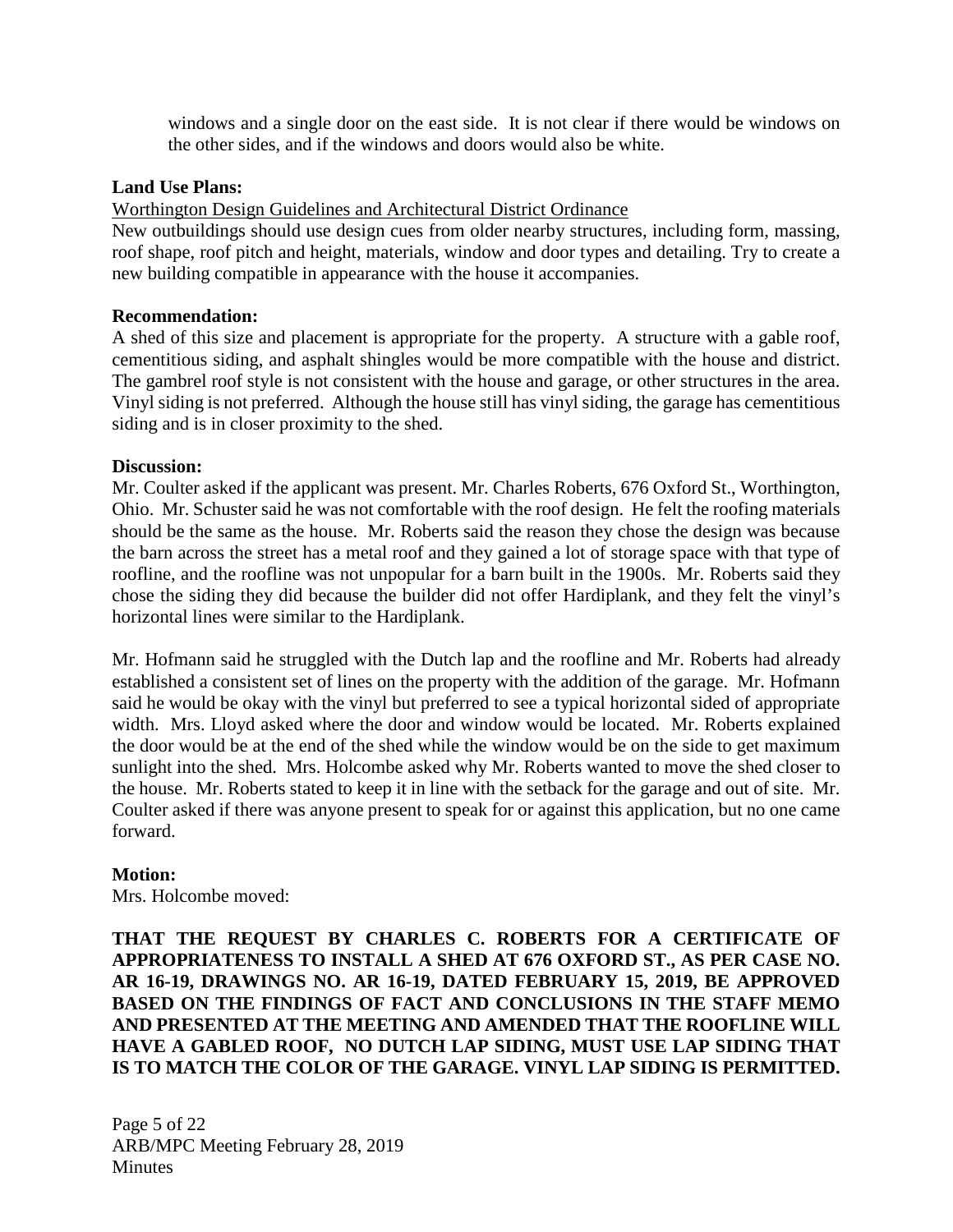Mrs. Lloyd seconded the motion. Mr. Brown called the roll. Mr. Coulter, aye; Mr. Reis, nay; Mrs. Holcombe, aye; Mr. Hofmann, aye; Mr. Foust, abstain; Mrs. Lloyd, aye; and Mr. Schuster, aye. The motion was approved.

# 3. Addition – **41 W. South St.** (J.S. Brown & Company/Yang) **AR 18-19**

The applicant requested to table the application. Mr. Reis moved to table the application. Mr. Schuster seconded the motion. All Board members voted, "Aye," and the application was tabled.

# **B. Architecture Review Board - Unfinished**

1. Stafford Village Redevelopment – **Northeast Corner of Hartford St. and Stafford Ave.**  (Brian Kent Jones Architects/National Church Residences) **AR 14-19** 

&

# **C. Municipal Planning Commission**

- **1. Planned Unit Development – Preliminary Plan** Unfinished
- a. Stafford Village Redevelopment **Northeast Corner of Hartford St. and Stafford Ave.**  (Brian Kent Jones Architects/National Church Residences) **PUD 01-19**

Mr. Brown reviewed the following from the staff memo:

# **Findings of Fact & Conclusions**

# **Background & Request:**

Stafford Village was developed in the early 1970's, and is entirely owned by National Church Residences, which according to its website "… is the nation's largest not-for-profit provider of affordable senior housing and services." The company's headquarters are in Upper Arlington. The main part of the apartment complex is at the northeast corner of Stafford Ave. and Hartford St. Other units are located further to the north, and at the southwest corner of North and Hartford Streets. Also, houses at 862, 868 and 874 Hartford St. were recently purchased by National Church Residences.

The Planned Unit Development (PUD) application is a rezoning request to re-develop the main portion of the complex, which is on  $\sim$ 3 acres and contains 58 dwelling units, as a new senior housing development with 85 dwelling units. Current zoning is a combination of AR 4.5, R-10 and R-6.5. All three of the single-family houses would also be part of the PUD and are contributing buildings in the Worthington Historic District. The southern two houses are proposed to remain and the northernmost house (874) is proposed to be demolished. An Architectural Review Board application is included with the request but should not be approved until such a time that the property is rezoned. Approval of a subdivision may be needed at some point in the future to combine the properties and alter property lines for the single-family houses.

Page 6 of 22 ARB/MPC Meeting February 28, 2019 **Minutes**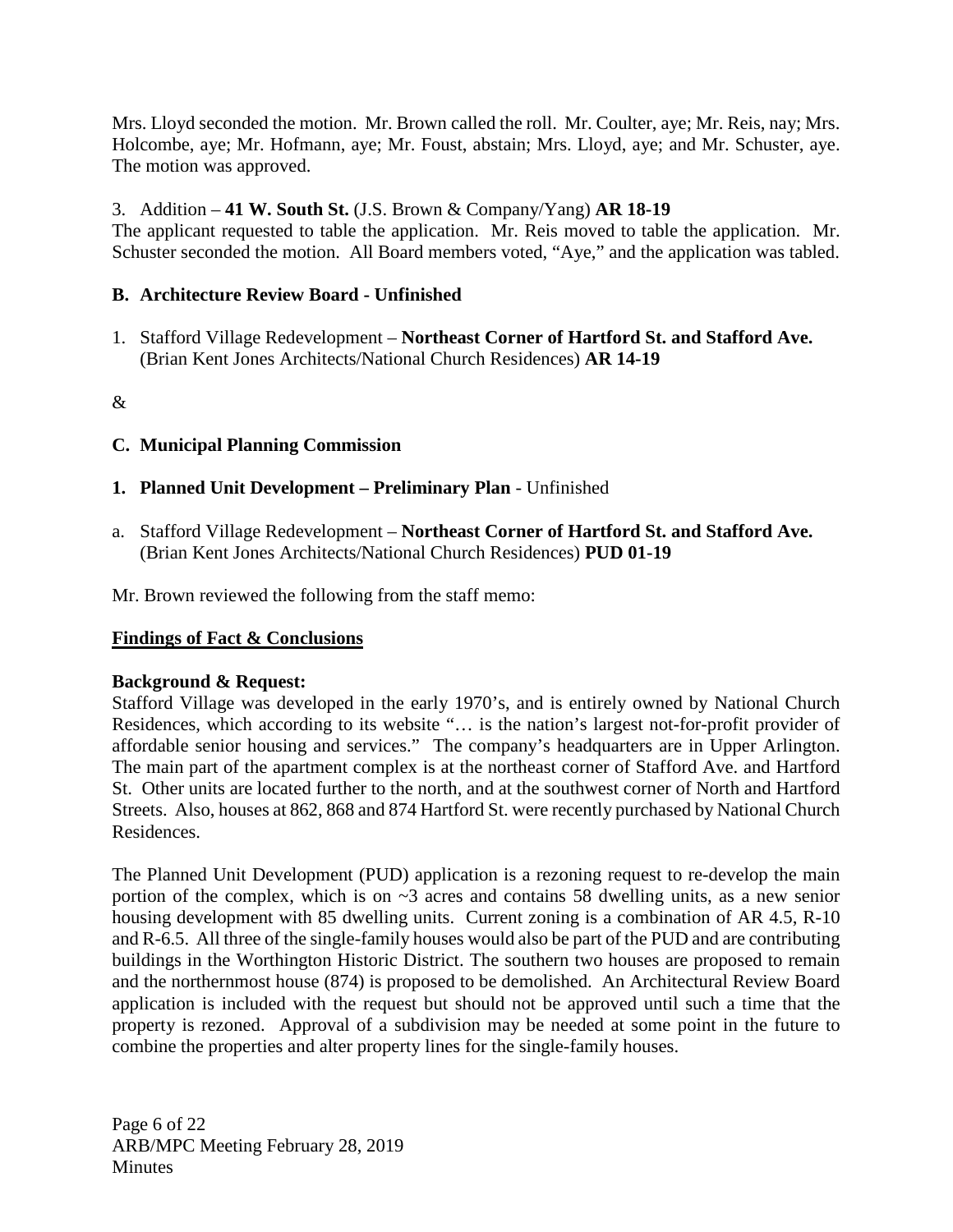#### **Project Details:**

Preliminary Plan Requirements:

*(1) A legal description and vicinity map showing the property lines, streets, existing Zoning, and land uses within 300 feet of the area proposed for the PUD;*

A legal description of the 2.792 acres piece of land currently housing the apartments is included in the packet. The single-family house properties do not have legal descriptions. A vicinity map has been provided showing a combination of single- and multi-family units north of E. Stafford Ave. and east of Morning St., and Hartford Park and the library to the south.

- *(2) Names and addresses of owners, developers and the registered land surveyor, engineer or architect who made the plan;*
	- National Church Residences 2245 North Bank Dr., Columbus OH 43220 Owner
	- Brian Kent Jones Architects, 448 W. Nationwide Blvd., Loft 100, Columbus, OH 43215
	- pH7 Architects
	- The Kleingers Group, PE Services Civil Engineers
	- David Hodge, Attorney
- *(3) Date, north arrow and total acreage of the site;*

Provided.

*(4) A topographical survey of all land included in the application and such other land adjoining the subject property as may be reasonably required by the City. The topographical survey shall show two foot contours or contours at an interval as may be required by the Municipal Planning Commission to delineate the character of the*  land included in the application and such adjoining land as may be affected by the *application. Elevations shall be based on North American Vertical Datum of 1988 (NAVD88). In lands contiguous to or adjacent to the flood plain of the Olentangy River, existing contours shall be shown in accordance with the elevations set forth in Chapter;*

Sheets  $A-2 & A-3$ 

*(5) Existing Structures, parking and traffic facilities, Easements and public Rights-of-Way on the subject property as well as within 300 feet of the area proposed for PUD;*

Sheet A-3

*(6) Existing sewers, water mains, culverts and other underground facilities within the tract and in the vicinity, indicating pipe size, grades and exact locations;*

Sheet A-3

Page 7 of 22 ARB/MPC Meeting February 28, 2019 **Minutes**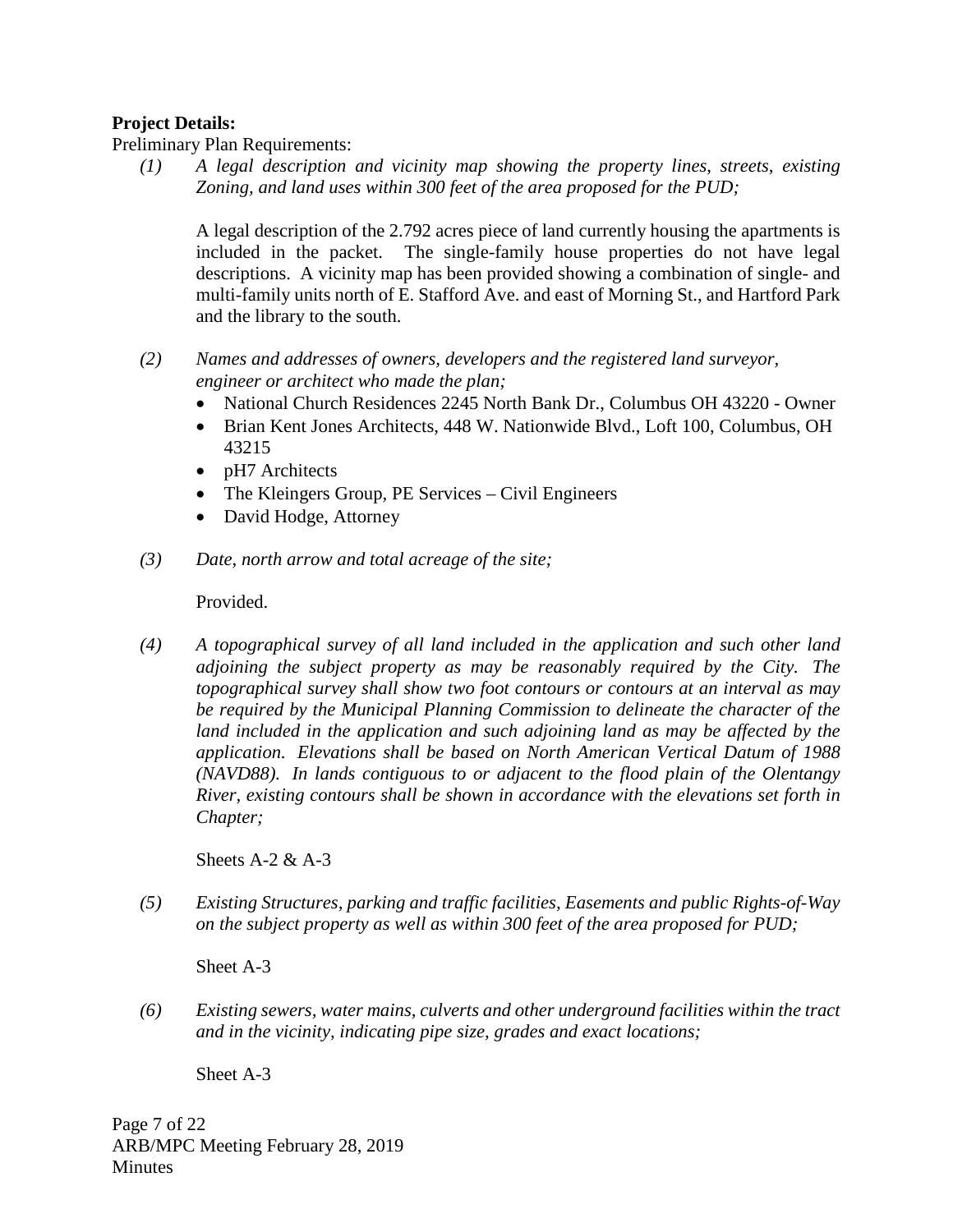*(7) The location of Natural Features and provisions necessary to preserve and/or restore and maintain them to maintain the character of the surrounding neighborhood and community;*

Sheets A-3 and B-15

- (8) *A tree preservation plan showing all existing trees 6" caliper or larger;* Sheets B-15 and B-8: A list and plan are included showing trees 6" diameter at breast height (DBH) and larger, with species, condition, and recommendations. Many trees at the perimeter of the site are proposed to be retained, including a 56" Pin Oak at the rear of the site. Clarification is needed regarding trees to be removed and replaced.
- *(9) A preliminary grading plan;*

Sheet B-7: The site is relatively flat and proposed grades would be similar to existing grades.

*(10) Preliminary design and location of Structures, Accessory Structures, streets, drives, traffic patterns, Sidewalks or Recreation Paths, parking, entry features, site lighting, landscaping, screening, Public Space Amenities and other features as required by the City;*

The project is designed as one large building with a façade that gives the look of many connected separate buildings with varying architectural styles, many of which are found in Worthington. A variety of roof shapes would hide the flat roof behind that would house mechanical equipment for the building. A roof plan is shown on Sheet B-11. The units along the street rights-of-way would have exterior entrances with walkways leading from the public sidewalk. Interior entrances are also proposed for those units, as well as the other units in the building. Walks are proposed around much of the perimeter of the building. Other entrances would be at various locations on the exterior and in the garage. Two courtyard areas are proposed on the E. Stafford Ave. frontage that would help to add relief to the south side of the building and add gathering areas for the residents. Walkways are proposed to connect to these areas from the public sidewalk.

Predominant building materials will be brick, cementitious fiberboard, stucco and asphalt shingles.

Along the street frontage of the site, the structure would be two stories, with placement about 17' from Hartford St. (excluding porches), and 20' from E. Stafford Ave. (excluding porches). The center section of the building is proposed as three stories, with the first floor being structured parking. Parking is also proposed on a surface lot at the northeast area of the site, in a lot south of the houses on Hartford St., and three parallel spaces are planned along E. Stafford Ave. Bicycle parking locations have not been identified. The entrance to the site would be from E. Stafford Ave., with an emergency access planned for Hartford St. on the parcel with the house that is proposed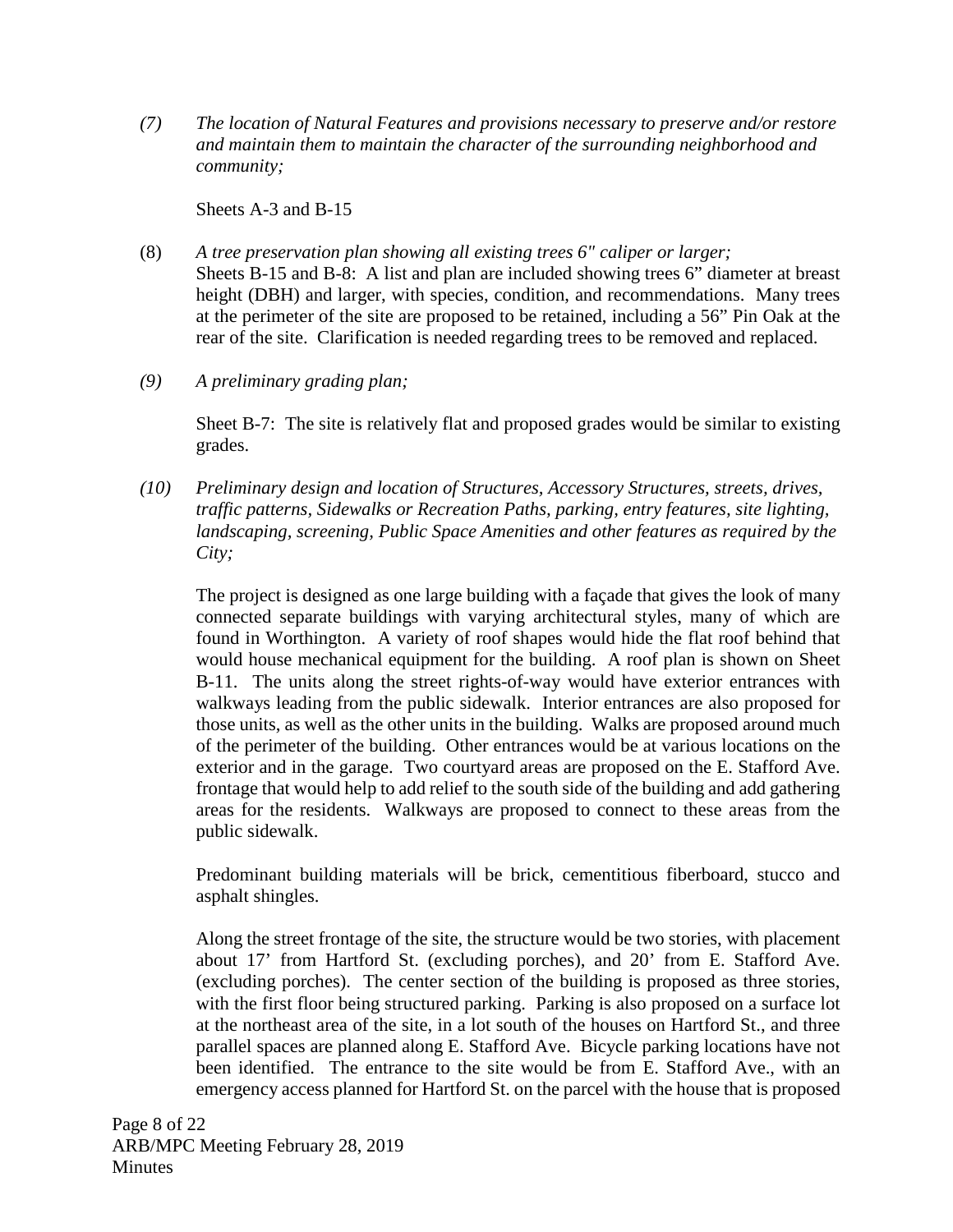for demolition. For this access removable bollards and grass pavers are proposed. Details for this access, as well as whether the main drive and parking area can accommodate turning movements for Worthington's ladder truck must be worked out with the Worthington Fire Department. Also, a traffic study has not been presented.

In addition to parking lot trees, other trees and shrubs are proposed around the site. East of the drive and adjacent to the surface parking in the rear several sections of 3' high walls are proposed to screen cars from the residential neighbors. Confirmation from those property owners that the proposed screening is acceptable is needed. Proposed tract coverage for buildings is 41.5%.

Sheets B-12  $\&$  B-13 show the lighting plan for the site. A combination of pole lights and wall packs is proposed. The proposed 15' high pole lights are shown in the main parking lot and courtyards. The black poles and fixtures would have a 2'6" exposed concrete base if in the parking lot, and a near grade base in the courtyards. The proposed fixtures would have the light source in the top and an aluminum reflector. The brightness and color temperature of the LED lights is not identified on the plans. Rectangular LED Wall packs are proposed to be mounted around the building at 12' high in 11 locations. Included are lights proposed to illuminate the parking area on Hartford St. The brightness and color temperature have not been identified.

The applicant is citing the courtyards along E. Stafford Ave. as Public Space Amenities.

Monument signs are shown near both drive entrances and at the southwest corner of the property.

*(11) The proposed provision of water, sanitary sewer and surface drainage facilities, including engineering feasibility studies or other evidence of reasonableness of such facilities;*

Existing utilities have been identified and proposed connections are shown. Locations of fire hydrants, FDCs and a fire flow analysis are needed for the Fire Department.

*(12) Parcels of land intended to be dedicated or temporarily reserved for public use, or reserved by deed covenant, and the condition proposed for such covenants and for the dedications;*

No land would be dedicated.

*(13) Proposed Easements;* 

The need for utility easements has not been identified.

*(14) Proposed number of Dwelling Units per acre;*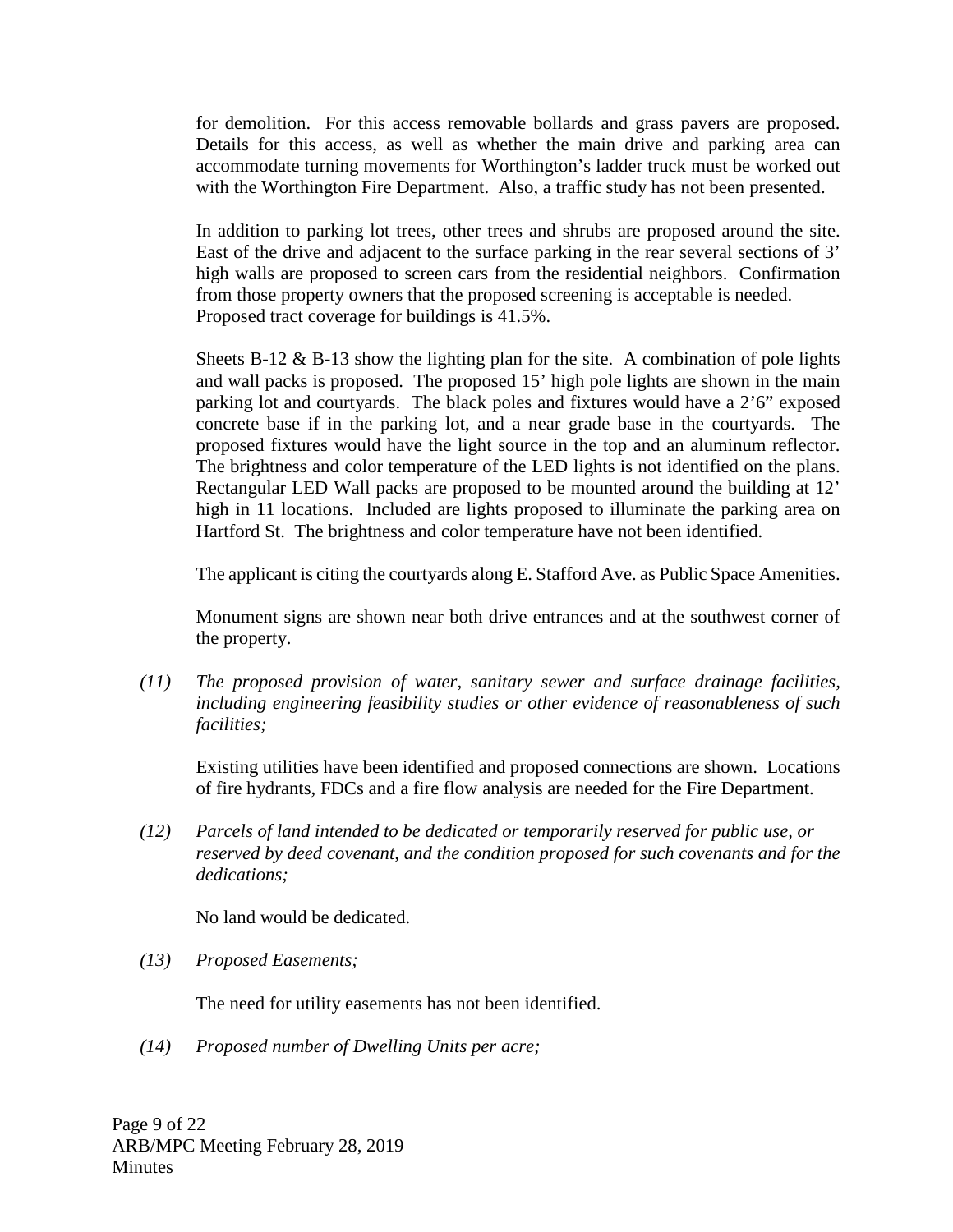The applicant is proposing 85 dwelling units which is approximately 28 units/acre. The following types of units are proposed: 34 micro; 6 one-bedroom; 15 one-bedroom plus; 17 two-bedroom; and 13 two-bedroom plus. The size of each has not been stated.

*(15) Proposed uses, including area of land devoted to each use;*

The only use would be "Senior residential" which means multi-family facilities with occupancy restricted to age fifty-five and over. Social rooms, limited staff and garages may be included. Unit sizes may vary and be as large as typical apartments. Facility programming space throughout the interior to accommodate a full range of congregate services, dining, health, and wellness.

*(16) Proposed phasing of development of the site, including a schedule for construction of each phase;* 

Information is needed.

*(17) Homeowners or commercial owners' association materials;* 

Information not needed.

*(18) Development Standards Text; and*

Included in packet.

*(19) Any additional information as required by the Municipal Planning Commission and the City Council.*

# **Land Use Plans:**

Worthington Comprehensive Plan Update & 2005 Strategic Plan

Promote increased residential densities around Old Worthington provided it addresses targeted housing markets, meets the architectural design guidelines, does not significantly impact the historic fabric, and provides interior parking. This should occur primarily within the first block to each side of High Street.

Code Section 1174.05 PUD Development Standards and Development Standards Text

Development Standards Text shall be a comprehensive narrative detailing the Development Standards for the proposed development, including without limitation the following:

(a) Design Regulations:

(1) Character. The proposed PUD shall consist of an integrated and harmonious design with properly arranged traffic and parking facilities and landscaping. The PUD shall fit harmoniously into and shall not adversely affect adjoining and surrounding properties, Roadways & public facilities.

(2) Design. Site layout, Buildings, Accessory Structures, landscaping and lighting shall be compatible with or enhance the surrounding neighborhood and community.

Page 10 of 22 ARB/MPC Meeting February 28, 2019 **Minutes**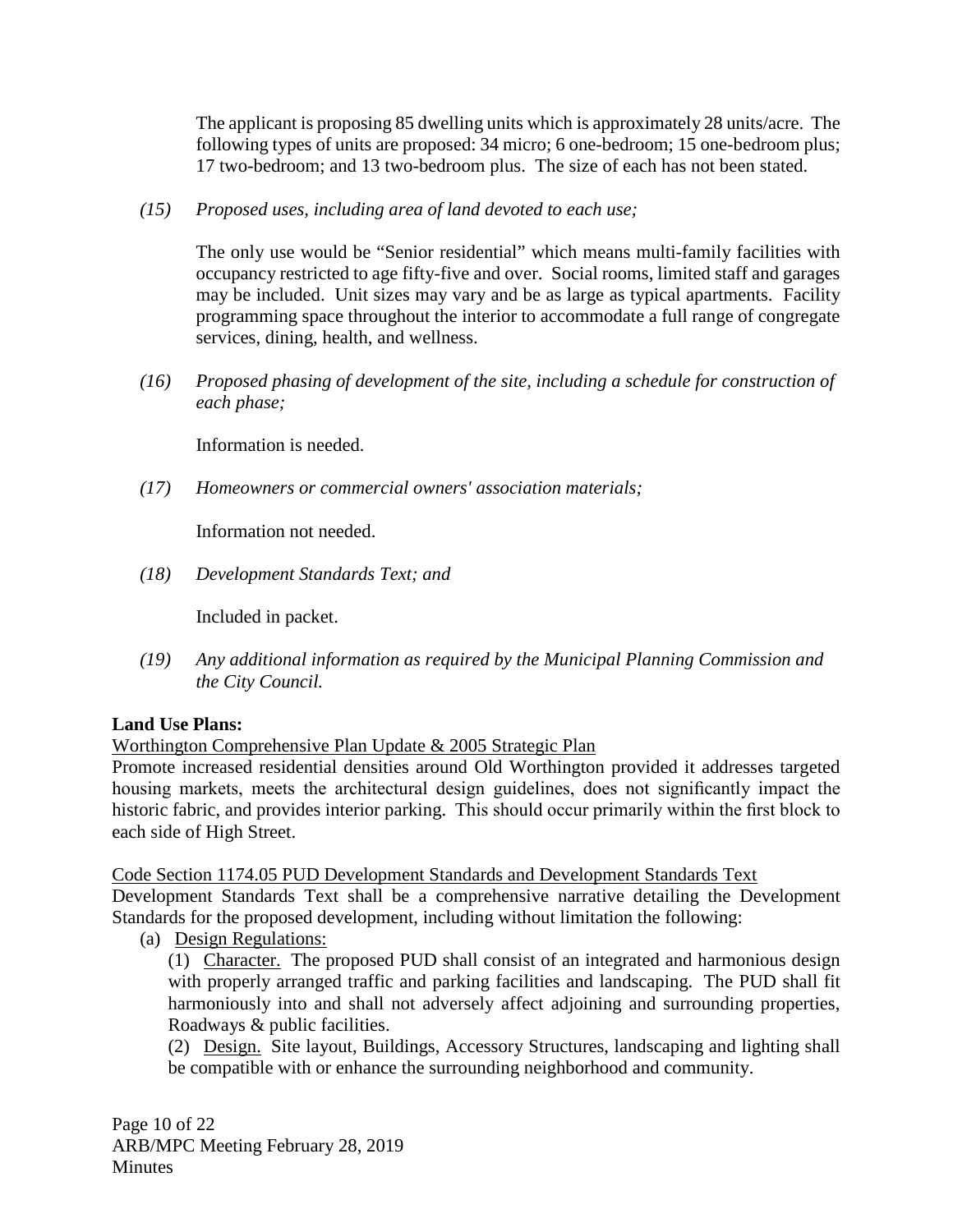(3) Screening. Commercial and industrial uses, including parking facilities and refuse containers, shall be permanently screened from all adjoining residential uses.

(4) Tract Coverage. The ground area occupied by all Buildings shall be balanced with green space to soften the appearance of the development. Total Lot/tract coverage shall be set forth in the PUD documents.

(b) Traffic and Parking:

(1) Traffic. Adequate ingress and egress shall be provided as part of the PUD. The proposed PUD shall be located so that reasonably direct traffic access is supplied from major thoroughfares and where congestion will not likely be created by the proposed development. Where potential congestion may be alleviated by installation of Improvements on streets abutting the development, the developer shall be required to pay the cost of the construction of Improvements and shall dedicate or deed lands necessary for street widening purposes when so required by the City. A traffic study shall be provided by the applicant as required by the City.

(2) Parking. Parking shall adhere to the following standards:

A. Design. Parking and service areas shall be designed and located to protect the character of the area.

B. Non-residential Uses. Parking shall be adequate to serve the proposed uses, but shall in no case exceed one-hundred and twenty (120) percent of the parking requirement in Section 1171.01.

C. Residential Uses. There shall not be less than one parking space per Dwelling Unit.

D. Bicycle Parking. Bicycle parking should be adequate to serve the proposed uses. (c) General Requirements:

(1) Environment. The City may request environmental studies for the property, and may request and receive reports and studies from any agency having jurisdiction over the property, indicating whether there are any environmental issues that would affect the property and/or surrounding properties with the proposed development.

(2) Natural Features.

A. The Municipal Planning Commission shall not recommend a PUD unless it finds that such development preserves, restores, maintains and/or enhances: (1) Natural Features and (2) the character of the surrounding neighborhood and community.

B. The Municipal Planning Commission shall not recommend a PUD if it finds that the Natural Features on such property have been or will be removed, damaged, altered or destroyed in anticipation of development until agreement is reached between the applicant and the Municipal Planning Commission on permanent restoration of Natural Features. All healthy trees 6" caliper or larger shall be retained, or replaced with total tree trunk equal in diameter to the removed tree, and this shall be documented as part of an approved Natural Features preservation plan and/or landscape plan. In the event the Municipal Planning Commission determines that full replacement would result in the unreasonable crowding of trees upon the Lot, or that such replacement is not feasible given site conditions, a fee of four hundred fifty dollars (\$450.00) per caliper inch of trees lost and not replaced on such property shall be paid in cash to the City for deposit in the Special Parks Fund. Such deposits shall be used for reforestation on public property.

(3) Public Area Payments.

Page 11 of 22 ARB/MPC Meeting February 28, 2019 **Minutes**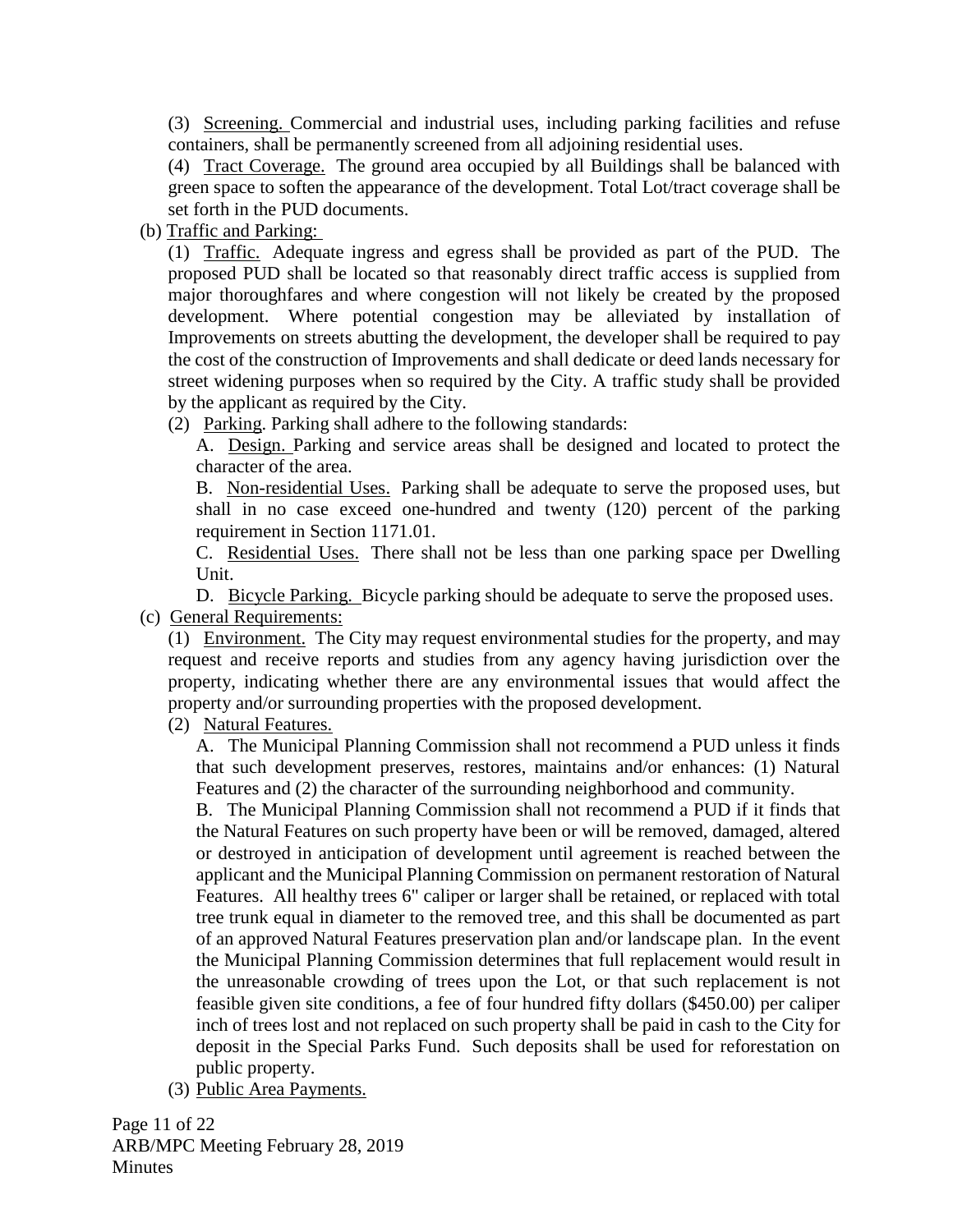A. The City Council shall determine whether a portion of such PUD should be dedicated on the plan to a public agency for park, playground or recreational uses. Such dedication may be required only if the City Council determines that there is a need for such property and that the dedication is related both in nature and extent to the impact that the proposed development will have on the parks and recreation system.

C. Whenever any new Dwelling Units are created as part of a PUD, then the developer or owner, as the case may be, shall make a cash payment to the City in the amount of two hundred fifty dollars (\$250.00) per each new Dwelling Unit created for deposit in the Special Parks Fund. Such deposits shall be used for costs associated with the City's parks, playground and recreation areas. This section shall not apply to any PUD for which a dedication of land to the City was required pursuant to subsection (A) hereof.

D. The public area payment required by this section shall be made prior to the issuance of the building permit for the project.

(4) Public Space Amenities. A minimum of one Public Space Amenity as approved by the Municipal Planning Commission shall be required for every five-thousand (5000) square feet of gross floor area of multiple family dwelling, commercial or industrial space that is new in the PUD. Public Space Amenities are elements that directly affect the quality and character of the public domain such as:

A. An accessible plaza or courtyard designed for public use with a minimum area of two-hundred fifty (250) square feet;

B. Sitting space (e.g. dining area, benches, or ledges) which is a minimum of sixteen (16) inches in height and forty-eight (48) inches in width;

- C. Public art;
- D. Decorative planters;
- E. Bicycle racks;
- F. Permanent fountains or other Water Features;
- G. Decorative waste receptacles;
- H. Decorative pedestrian lighting; and

#### Worthington Design Guidelines

Planning for the development of a new site should include an inventory and evaluation of features, and the development should retain those that add scenic or historic value (historic buildings, topographical features, mature trees) or that help integrate the new development into the existing cityscape (existing landscaping, roads, paths, sidewalks). In Worthington, new developments should build upon the past excellence and successes of established neighborhoods.

Observe the form, massing and scale of existing nearby houses and neighborhoods. Note that not all buildings will have the same characteristics. Scale, in particular, can vary considerably within a single block. In any new development, try to have a range of form, massing and scale similar to that found nearby and typical of Worthington. Observe the setback of adjacent and nearby structures in the area where a new building or development will be placed. …the most appropriate setback is one that matches the prevailing setback along the streetscape.

Roof shapes for new buildings should be appropriate to the style or design of the building. Contemporary materials that simulate traditional ones are appropriate, but the preferred option is to use true traditional materials such as wood siding. Incompatible contemporary materials

Page 12 of 22 ARB/MPC Meeting February 28, 2019 **Minutes**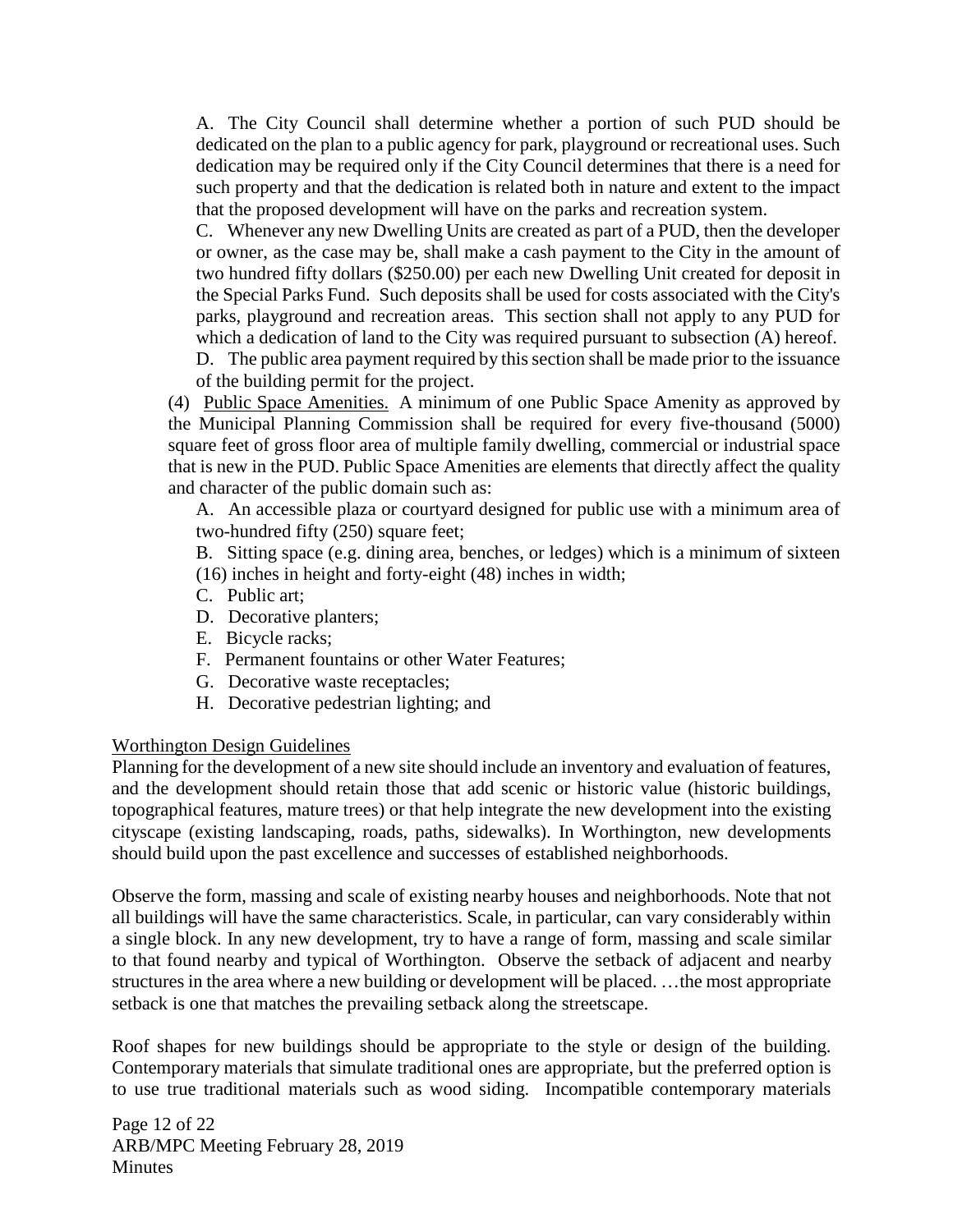should be avoided. These include rough-sawn siding, diagonal siding, plywood panel siding, and similar obviously modern materials. Brick has long been a traditional material in Worthington. For newly-constructed buildings, the contemporary practice of applying a brick veneer over a frame structure is appropriate in Worthington. Stuccoed surfaces generally are not typical of Worthington architecture and should be avoided. Also avoid coating foundations with stucco or using shaped stucco to simulate stone.

For new buildings, multiple-paned windows generally are not appropriate. The exception is a building being built in a particular style -- such as Federal, Greek Revival or Colonial Revival - that would have employed this window type. When in doubt, simple 1 over 1 double-hung sash windows are usually the simplest, least expensive and most appropriate choice. When using multiple-paned windows, avoid designs with horizontally-proportioned panes. This type of window had panes with vertical proportions -- taller than they are wide --and using panes that are wider than they are tall throws off the proportions of the entire window. Using the excellent precedents of Worthington's many historic structures, carefully design the pattern of window openings; window sizes and proportions (they must be appropriate for the size and proportions of the wall in which they are placed); pattern of window panes and muntins; and trim around the windows. Good quality wood windows are more readily available and more affordable than in the past. True wood windows are always the first preference. Aluminum- or vinyl-clad windows can be appropriate, but primarily on secondary facades and less conspicuous locations. Allaluminum or vinyl windows are not prohibited but are not encouraged.

#### **Recommendations:**

Use Considerations: Senior Residential is an appropriate use for this site.

Design Considerations:

- Parking is typically desired to be screened from streets by buildings or landscaping. The proposed site plan generally reflects that notion, except for the lot along Hartford St. which may need additional landscape screening. The amount of proposed parking would likely be sufficient, however there may still be residents and guests that park along Hartford St. and E. Stafford Ave. near those unit entrances. The proposed spaces in the right-of-way along E. Stafford Ave. may be acceptable with the planting of additional vegetation. Bicycle parking should be included. Access issues, as stated previously, must be addressed with the Fire Department. A traffic study has been requested but not supplied.
- New construction in Old Worthington should employ scale, form, and massing similar to and compatible with existing building designs. Although there are other two-story structures in Old Worthington, the structures in the immediate vicinity of this project are at a much smaller scale than this building. Lower building heights and roof lines may be warranted. The proposed hipped roofs and cupolas on the three-story portion of the building seem out of proportion.
- The proposed pole light fixtures may allow a view of the light source at 15' high. The intensity and color of the lights are needed. Also, when exposed bases are used for light poles, coloring the base to match the poles is typically required. The proposed wall packs do not seem to compliment the building. Lighting parking areas with wall lighting,

Page 13 of 22 ARB/MPC Meeting February 28, 2019 **Minutes**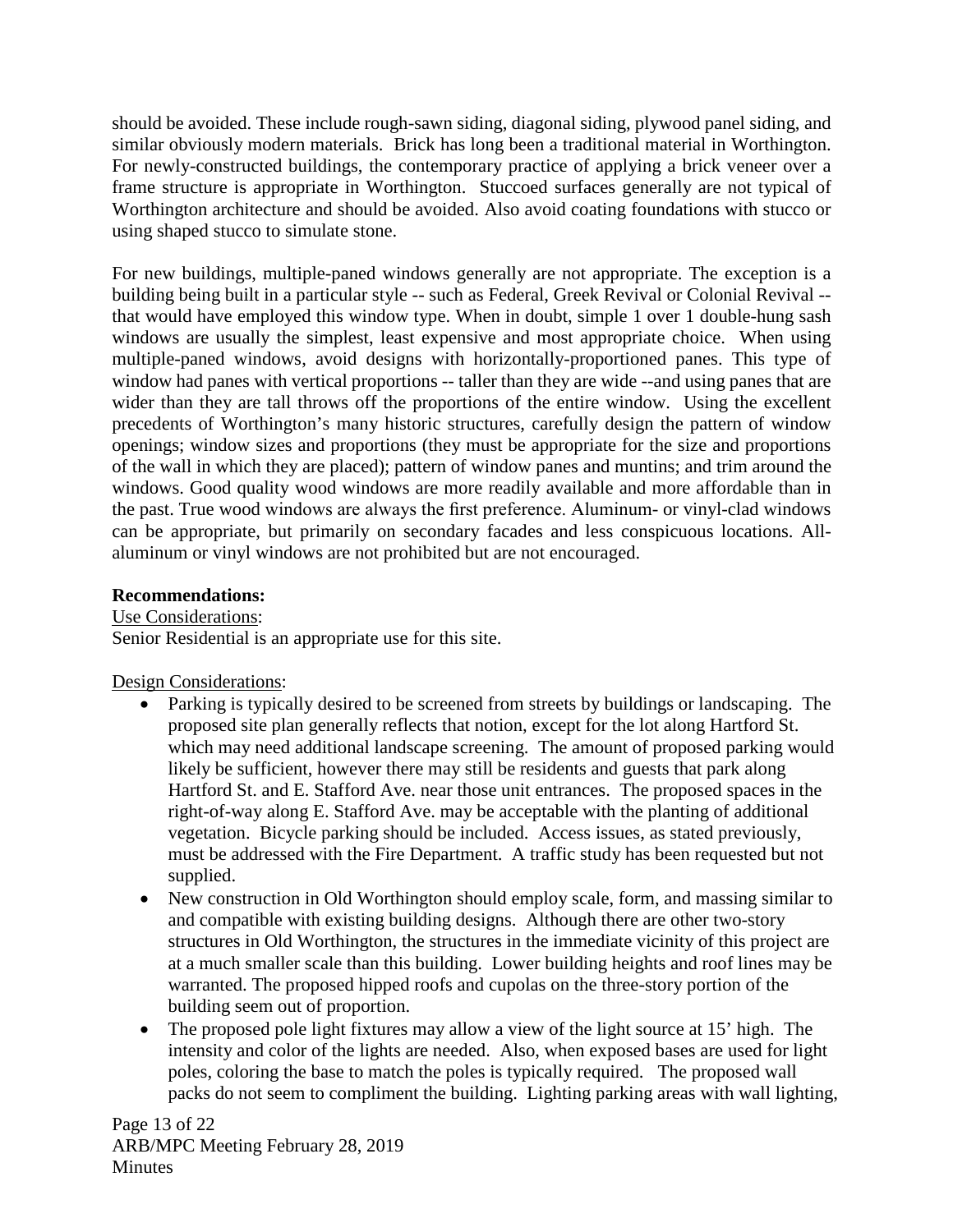as is shown for the Hartford St. lot, is not preferred.

- Review of Public Space Amenities is needed. The proposed courtyards do not feel like something the public would use. Benches along Hartford St. and E. Stafford Ave. should be considered.
- The preliminary utility plans need further review. The Fire Department needs to be assured that fire flow and hydrant access is adequate to serve this building.

#### **Discussion:**

Mr. Brown gave a brief overview of the project and the request before you tonight.

Mr. Coulter asked if the applicant was present. Mr. George Tabit, Vice-President of Senior Housing Development for National Church Residences, said they began the process over a year ago and had discussions with their stakeholders about what to do regarding the redevelopment of Stafford Village which has reached the end of its useful life and is at a point where it needs to be redeveloped so they can continue to offer affordable housing to low income seniors. He said they have had over 43 meetings so far and he looked forward to hearing from the community.

Mr. Tabit said there were some lingering questions about their commitment to affordable housing. They are proposing to build 65 apartments and to include 34 affordable apartments as part of that. The residents will be invited back at their current rent, which on average is approximately \$500.00 per month. The rent will not exceed thirty percent of their income.

Mr. Schuster asked how the size of the micro suites would compare to the existing apartments for seniors. Mr. Tabit said some of the current apartments have 385 square feet and some have 500 square feet. The newly constructed apartments would be 550 to 600 square feet or more. There would also be more amenity space.

Mr. Tabit stated that he wanted to reiterate the six key issues identified by the stakeholders and parking was one of the issues. Mr. Tabit said currently, each unit has a half space of parking. There are a lot of cars parking on Hartford Street which has been the source of a lot of aggravation for a lot of the neighboring residents. He said they have also heard people want to keep the area as greenspace. People want affordable senior housing that is close to home, and they want to help expand those options. The neighbors seem to really sense the openness of the community and want to see porches so people can interact with one another. He said he also heard design was paramount and the importance of detail for a custom fit to blend into the historic district and people value a diverse community. Mr. Tabit said he heard concerns about height, and they can address that issue, but part of the need for the height is for parking underneath the building. He said they are proud of their plan and feel it is a good balance and meets all the priorities.

Mr. Brian Jones, 503 S. Front St., Columbus, Ohio. He said he is the design architect for the project and their company specializes in working with historic architecture. Mr. Jones said they are also working with another architectural firm PH7 and they have a well-rounded team. Mr. Jones reviewed the slide show with the audience. He said they are looking at the integration of pedestrian ways linking the existing connection in the community back to the village core and really try to develop within the neighborhood of Stafford Village. Mr. Jones said there would be a variety of porches, they would not look the same. He also gave an overview of what the landscaping would look like. Mr. Coulter asked if there was anyone present who wanted to speak

Page 14 of 22 ARB/MPC Meeting February 28, 2019 **Minutes**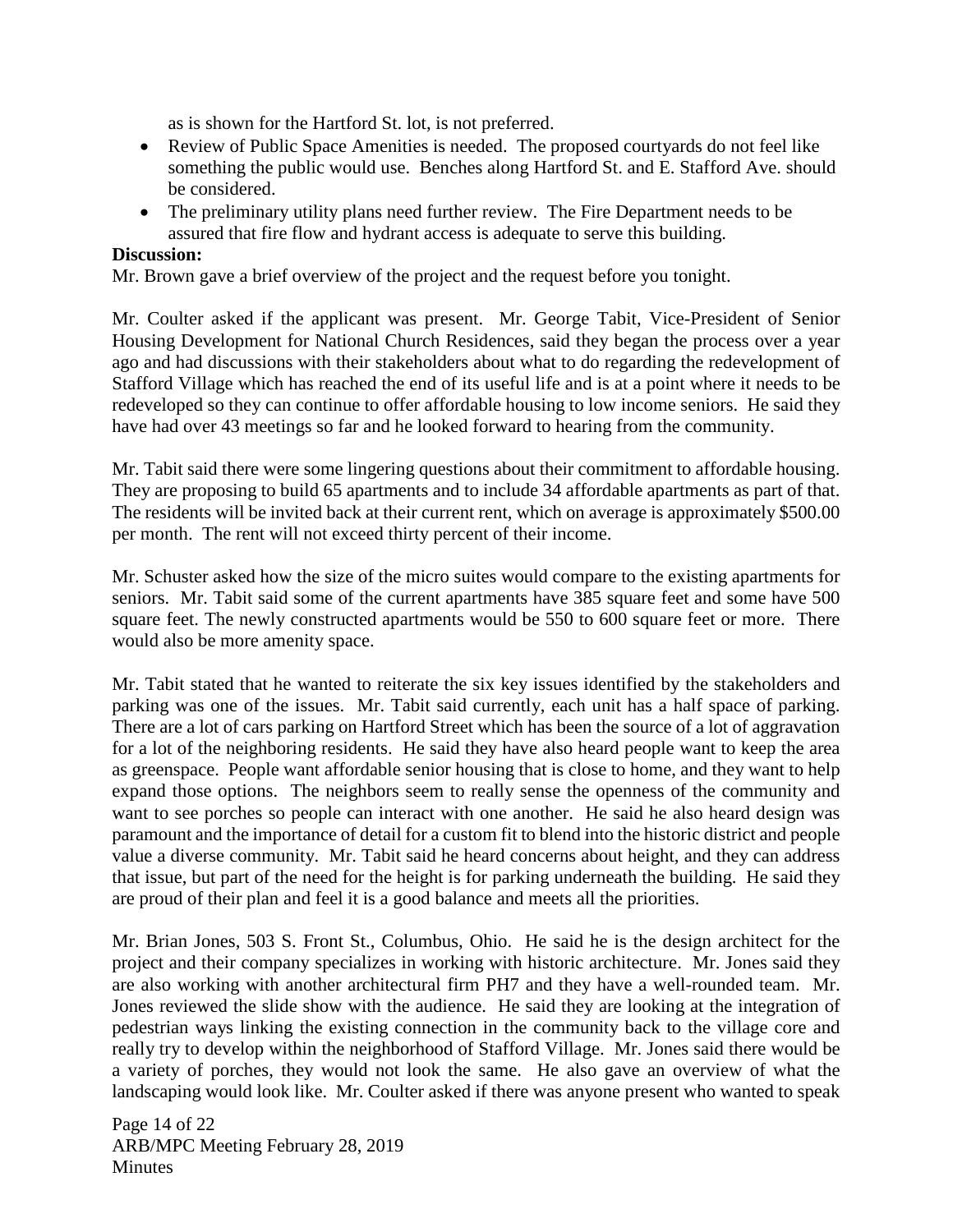for or against this application.

Mrs. Suzanne Seals, said she has lived at 123 W. New England Ave., Worthington, Ohio, for thirty-eight years. She said historic Worthington has a lot of charm, appeal and character that has increased the value of Worthington real estate and the neighborhood has become more in demand. A neighbor of hers who moved to the area from Dublin several years ago told her they were looking for a neighborhood that was not cookie cutter. She said Worthington's character is unique and authentic and there were specific elements in the neighborhood that make people want to live in Worthington. Mrs. Seals said Worthington's Design Guidelines does a good job of defining the elements that make Worthington feel like home. She discussed some of the quotes from the Guidelines and said the current proposal appeared to be more institutional and does not look like home because the project filled the lot and the homes do not feel cozy or intimate. Specific elements relate to the pleasant character, strong sense of place, they form a cohesive community, that feels like home. Buildings should be small in scale. This proposal is not cozy or intimate. Mrs. Seals said the development does not blend well into the neighborhood. Needs to meet the blend and balance of the architecture and site elements that gives Worthington neighborhoods their charm. This development does not meet any of the guidelines or blends in with the neighborhood. It will overwhelm the neighborhood. This is only the first of the rebuilds that they will want to do in our neighborhood. We must get it right the first time. Compatibility with the neighborhood is key. She said the monolithic structure is wrong for the neighborhood and does not fit the site, nor have the character for the historic district. This will be the end of our historic district if it is approved.

Mrs. Seals said she was glad to hear there is a commitment to provide long term affordable housing for the low-income neighbors. It think it would be unforgiveable to take away their housing. This is the responsible thing to do.

Ms. Kimberly Weiss, 910 Stafford Ave., Worthington, Ohio, said they recently moved into the neighborhood about four months ago. She said she has concerns about having to live in the midst of such a huge construction project and is concerned about how her children will be able to walk to school and the library, and how this project would affect the Farmer's Market, and if the street they live on would be closed. Kids will have to walk in the road to get to and from school, library etc.… How will these residents get out if there is a fire, are they only on the first level? Ms. Weiss said she liked one of the speaker's ideas about turning the Hartford and Morning into one-way traffic.

Ms. Yvonne Braylin (Cox), 414 E. Clearview Ave., Worthington, Ohio, said she has lived in the neighborhood for over thirty years and she appreciated everything National Church Residences is trying to do, but felt the project was too massive, and belonged on a street such as High Street not back in their neighborhood. This is my neighborhood. You would never let me do something like this on my own property. You don't even realize they are there now when you walk by the site. This plan should be on High Street, not in the neighborhood. It is dense. The houses across the street are impacted. The site has reached the end of their lifetime, she wanted to know why the buildings lifetime were ending.

Mr. Jeff Gagne, 890 Morning St., Worthington, Ohio. Mr. Gagne said this project was in his

Page 15 of 22 ARB/MPC Meeting February 28, 2019 **Minutes**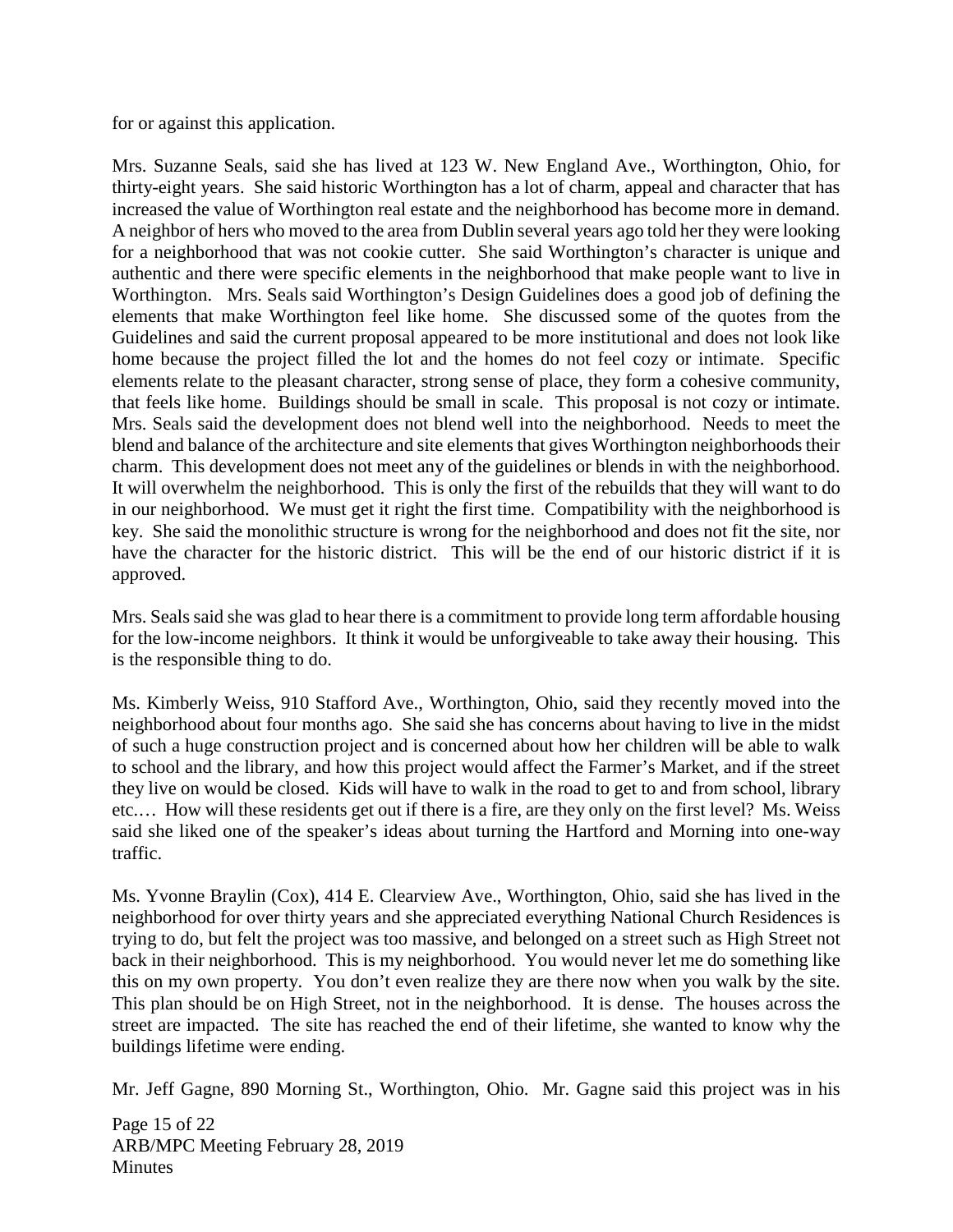backyard. He was uncertain how his property values would be affected, but felt the project was too massive. This project is a disgrace and unbelievable considering the Guidelines that everyone must live by. Mr. Gagne said he knew some of the current residents and they were happy with the way things were now. The economy of scale is too big. There is 40-acres across the street from City Hall on the Children's Home property, why are we not putting something like this on that site. Who knows if they will follow the rules? Mr. Gagne said he also saw someone put a notice in his mailbox five days ago, and that he believed that was illegal. I believe this is a federal offence.

Mrs. Ann Dover, 895 Hartford St., Worthington, Ohio, wanted to clarify that at the intersection of Morning and Stafford is an apartment building sat on a rise, and is actually above the neighboring site.

Mr. Bill Alsnaur, 544 White Oak Pl., in the Rush Creek area. Mr. Alsnaur said there is a lot coming over the next year, and there were four properties that would be majorly impacted and if the project would be done bit by bit he was not sure if that was fair to the City or the citizens that live around the four areas. He said Stafford Village was first, then Rush Creek and the Harding property, and the way the project is going now he will have a parking lot eight feet from his bedroom window instead of a forest and an ecosystem going on the Harding site. Mr. Alsnaur said he heard apartment units would be going in behind the Anthem building and the Children's Home area may be developed. There is a larger decision to make, I am sure when this was built that they tore down houses. This is the only quadrant where there is commercial. They should sell off the property for individual residential homes and use that money to buy property at the Children's Home site to build. They should build on the Children's Home site, just down from the Senior Center and it would be on High Street instead of a neighborhood. Then we have restored a neighborhood to a single-family neighborhood. There is a lot of potential. He felt the smaller homes (one-story) could be rebuilt in this neighborhood and senior center could be built on the Children's Home property.

Ms. Lyndsay Greer, 356 Pingree Dr., Worthington, Ohio, said she lived about a block away from Stafford Village. She said she appreciated National Church Residences (NCR) was committed to helping the current residents, however she still had concerns about the massive size of the building, and she would like to see Architectural Review Board (ARB) Guidelines followed but she had not seen NCR do any real changes to address that. This is a massive new build in my neighborhood. A developer should know better than to try to do this in my neighborhood. The Guidelines are out there, the builder knew what they were getting into. Ms. Greer said she was a new resident to Worthington but she was shocked to see a developer propose something that would flagrantly violate ARB Guidelines.

Mr. James Dover, 895 Hartford St., Worthington, Ohio, said he heard comments about the way things used to be ninety years ago, but things have changed, and the units being discussed are now dumps. He said if you have not been inside one of the units then people do not know what they are. Mr. Dover said he is a resident that pays market rent to live in the area. He said he is not a millionaire, but if the buildings were torn down, you might be to build four to six mansions in the same area. He said he grew up in Wyoming, Ohio, which is a little smaller than Worthington, and the high school there was rated number two in the State of Ohio. Neither one of his parents graduated from high school but they lived in the area because they wanted their children to get a

Page 16 of 22 ARB/MPC Meeting February 28, 2019 **Minutes**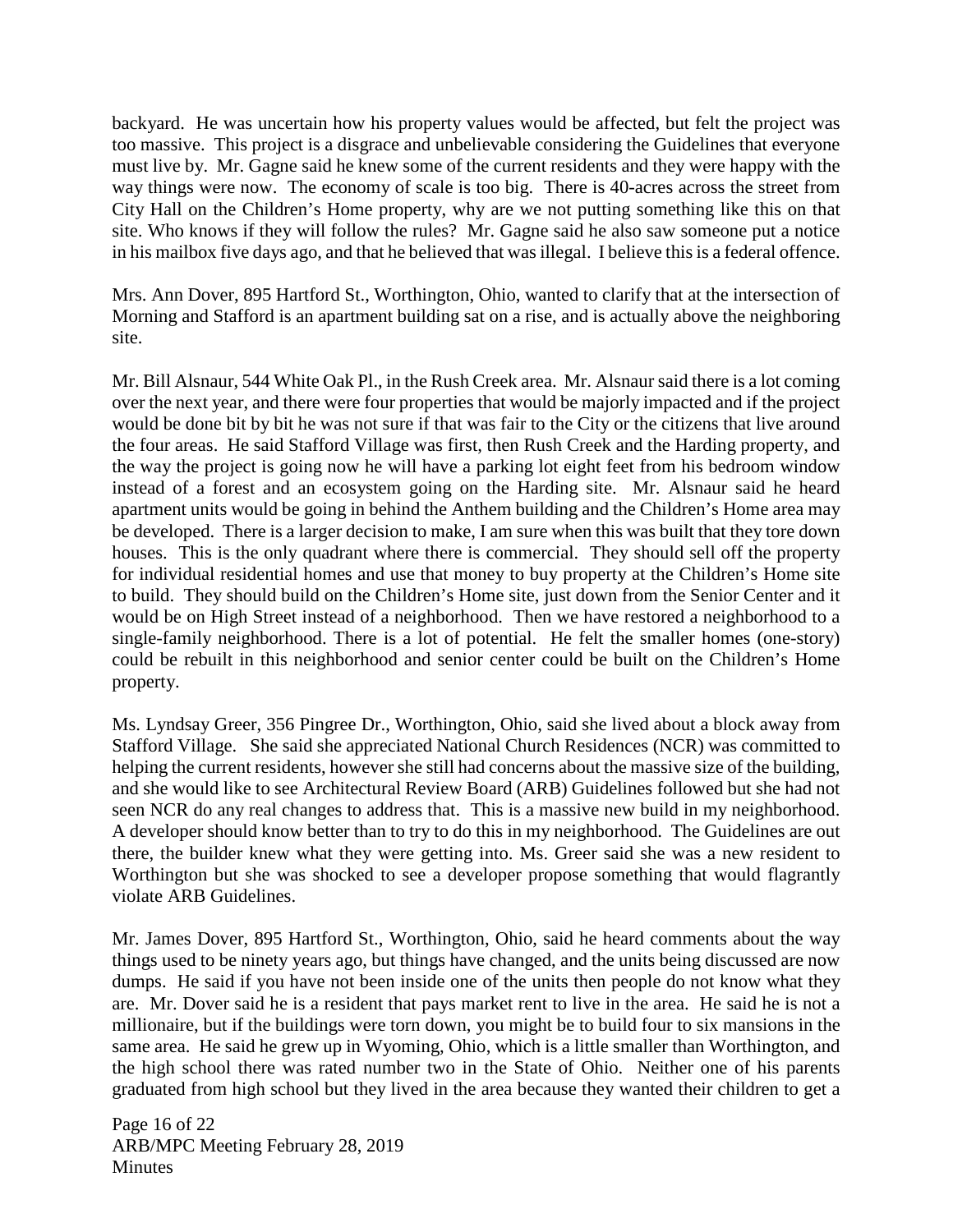descent education. Mr. Dover went on to graduate from Miami University and after the Army, he graduated from Chase Law School. Mr. Dover said he respected the residents desire to maintain things the best that they can, but a lot of their proposals would mean other people may not have the opportunity to grow up in beautiful Worthington, to go to incredible Worthington Schools and he felt that was a shame. Mr. Dover felt their neighborhood should not be compared with Rush Creek. He said people that are talking about affordability are only talking about one side of the issue, but he hoped they could come up with a plan most people could live with even though not every person would be happy.

Mr. Blair Davis, 1 Hartford Ct., Worthington, Ohio, said he wanted to have a brief discussion about the size of the project. He stated that the average Home Depot is 100,000 sq. ft, and that this building would be approximately 132,000 sq. ft. in size. Which is a Home Depot and all the surrounding houses in size. He asked Mr. Brown to put his display up on the overhead projector for the Board and the audience to see. He said he was trying to figure out how tall the building would be. Mr. Davis said the building would be as tall as him times eleven. He showed a picture of a red balloon by the Old Worthington Library to show how tall this building would be compared to the library. It would also be taller than Kilbourne Middle School. The trees shown on the plan completely misrepresent what is being shown. These trees are too tall, and unrealistic in size. These pictures are complete fairytales. Mr. Davis referred to a photograph and said the building would be as tall as the red balloon. He said most of the current residents do not have cars and the future residents would have cars. The current staff is two, and the proposed staff could be up to eight, and they will need more and more parking. There would also be more health care workers since there would be affluent people living here, thus needing more parking spaces and there would be food delivery everyday because the building will have a restaurant facility. Residents will still park on the street since there are front doors on these apartments towards Hartford and Stafford. I have had a car park across the street from my driveway for years because the resident lives closer to Hartford. We will have USPS, UPS, FedEx and Amazon making deliveries daily, and with the affluence of those proposed to be living in these units, I am sure this will increase.

Mr. Davis said Kilbourne middle school will now house sixth, seventh and eighth grade children and they will also be adding on to their building, so there will be two construction projects next door to each other on Hartford Street one hundred yards apart. He said he was not sure how big the addition would be, but the addition would be built in their parking lot. The parking lot is already too small for the school, and there will be a fifty percent increase in staff who will also need to find parking and make the area more congested. Where are these people going to park, they will park on Hartford, Morning and Stafford and Hartford Court. There will also be fifty percent more busses going down the street, and fifty percent more pick-ups and drop offs. There will also be more squad runs. My house already looks like a red disco and will dramatically increase with this development. Mr. Davis said the developer told them the parking would be negligible, but he felt that would not be true. He said he wanted to address the current buildings. Mr. Davis said he has been a contractor for forty-five years and he has been inside many of the buildings. I have been in many of these buildings, and he said the way they are being you would think the City's Building Inspector might slap a condemned sign on them soon, but the reality is the rooftops were all replaced last year along with exterior trim and redid the brick work and pointed it all. The electric company came out and spent two weeks putting in underground service cable so the exteriors of the buildings should be perfectly fine for the next twenty-five years. Is

Page 17 of 22 ARB/MPC Meeting February 28, 2019 **Minutes**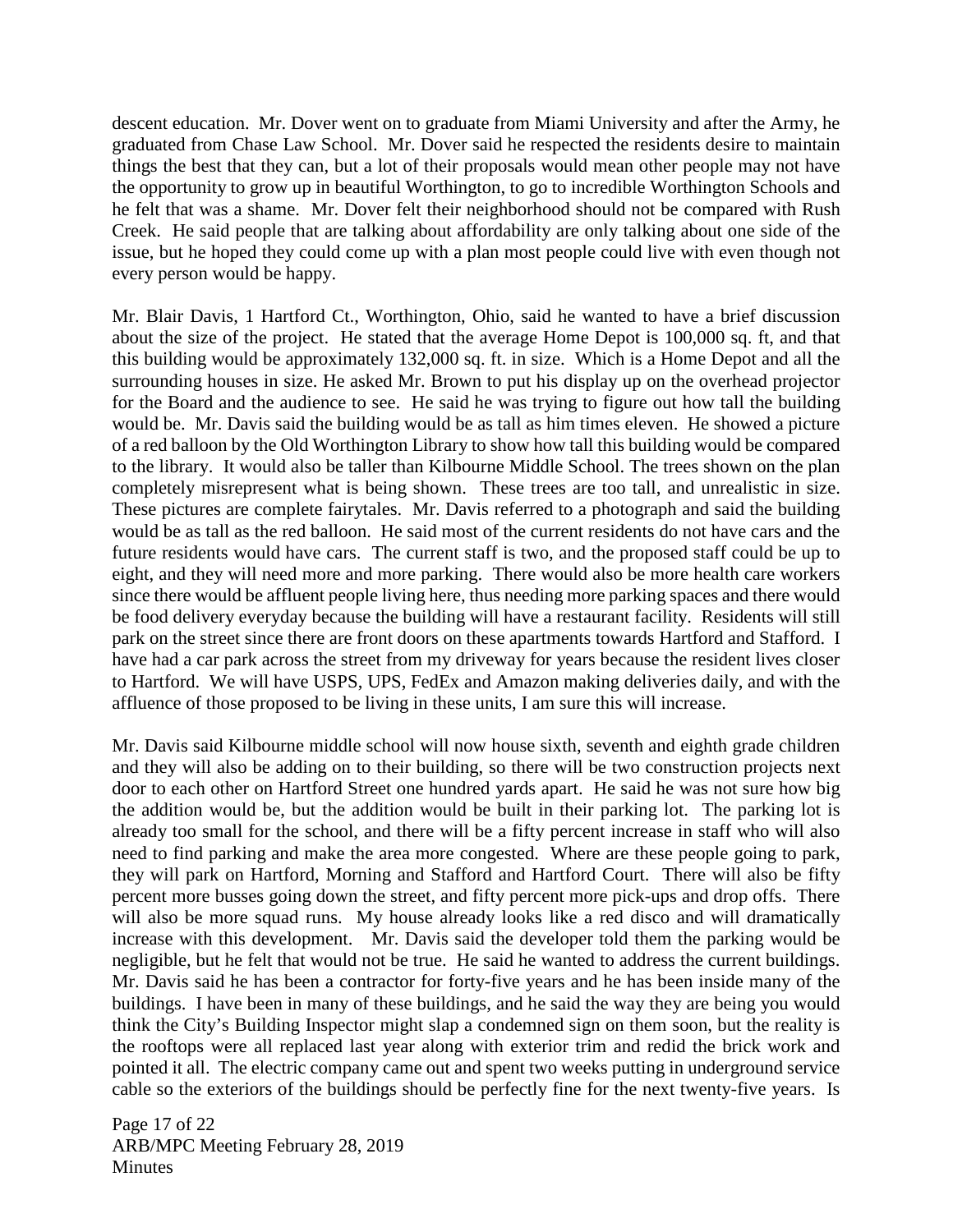there an issue with the inside of the buildings. Mr. Davis said he tried to figure out what the rents were, and he was told by George that the rents go from \$400.00 dollars to \$800.00 per month. He said he came up with an average of that to be \$34,000.00 a month in rents and could not believe NCR could not find some money in that rent. He also heard that some of the residents would be willing to pay more rent if they could stay.

Mr. Davis said he also had a copy of NCR's tax returns and they are sitting on one huge pile of cash. Only a tiny portion of that would remodel all of the buildings easily. Mr. Davis said NCR made a generous offer of \$10,000.00 to relocate the residents which would amount to \$570,000.00 that they would lose. Mr. Davis asked if they could use the \$10,000.00 per unit and remodel them instead. Ten thousand dollars would go a long way to fixing up a 400 square foot apartment. You would then get 50 happy residents, and 50 happy trees, and provide greenspace and leave our neighborhood intact.

Mr. Davis said he wanted to step back and take an overview of the project. They are going to raze the building, cut down fifty trees, two years dislocation of residents, two years of construction noise, mud, traffic, and left with a huge building and a major impact on a neighborhood. So, what is the net gain; twenty-eight additional residents. All of this for only twenty-eight people. He said that hardly seems worth it to him. Mr. Davis said he believed the people working for NCR were good people and they do laudable work, but they are on a mission and their mission is go forth and build but he said he would have a caveat to that mission and that is to go forth but build appropriately and harmoniously but not just destroy.

Mrs. Linda Smith, 8 Hartford Ct., Worthington, Ohio, said she enjoyed looking out her window and seeing Stafford Village and the view was pleasant. She said if this project was allowed to go through it would not be in character with the neighborhood because she believed the building is too massive. She felt they took different architectural features from area Worthington buildings and slapped them on this project. Mrs. Smith felt the colors were also wrong. She said she agreed with her neighbor, Mr. Davis, and they do not like the idea of this building being built because there would be construction workers clogging up their court. She would like to see no parking signs installed for their court if the project moves forward. Mrs. Smith was also sick about the destruction of the beautiful sycamore tree.

Ms. Emily Baker, 510 Evening St., Worthington, Ohio, said she has lived in Worthington for 27 years. She said she is the past president and current member of the Old Worthington Association, she raised her family in Worthington, and she intends to stay. Ms. Baker said she was on the Board when they were able to get Worthington's sixteen blocks registered on the National List of Historic Places. She mentioned that for everyone to understand her level of interest, but she debated whether to share her opinions after being behind the scenes at recent events. Ms. Baker said Stafford Village is squarely in the middle of the historic district. She felt this project is a commercial development and would chip away at what is now a residential neighborhood because the historic district is the heart of the community. She felt the project was out of scale with the rest of the neighborhood because the building is too tall, three stories in many places, and higher than what is designed in Worthington's Design Guidelines even for commercial structures. She felt the developer would be the only one benefiting from the new structure. Ms. Baker was concerned about the loss of the trees and felt the proposed drawings were unrealistic. She said as

Page 18 of 22 ARB/MPC Meeting February 28, 2019 **Minutes**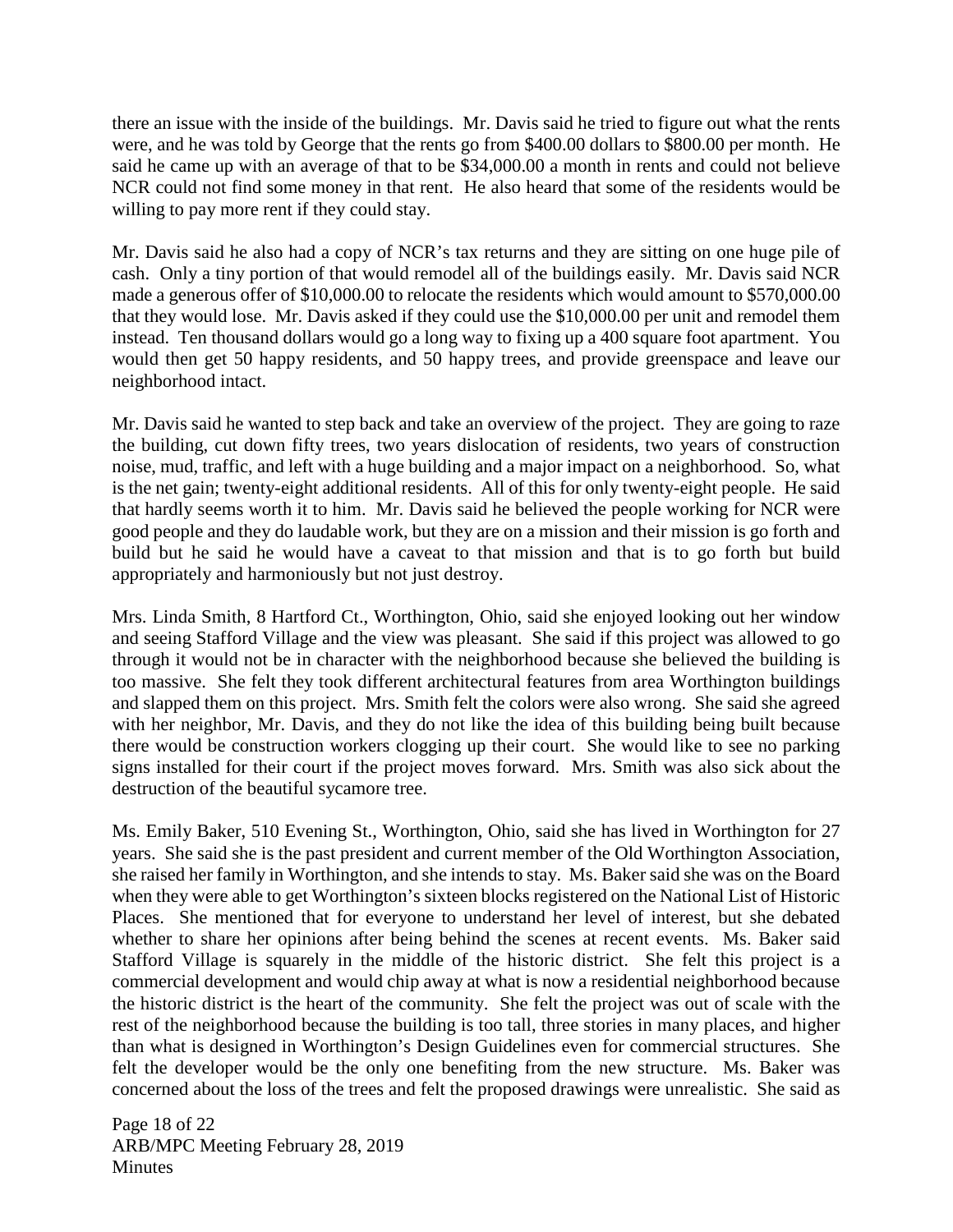a horticulturist, she questioned the viability of the plant materials, and the three stories of shade for the pocket parks. Ms. Baker said the historic district in Worthington would not be changed for the better. She said she concurred with many of her fellow residents and she has become anxious about opening up envelopes about development issues. She said there are Guidelines in place and there is zoning for a reason and the rules must be followed. If the Guidelines are not defined enough then changes need to be addressed before these issues roll over everybody.

Ms. Ellen Scherer, 112 E. New England Ave., Worthington, Ohio, said she had already sent a letter to Mr. Brown, but after attending both meetings, she asked that the developer to listen to the residents. She said the preponderance is in favor of reasonable scale and following the existing guidelines.

Ms. Karen Roderick, 993 Hartford St., Worthington, Ohio, said whatever is decided would set a precedent for what is decided in the future. She said when you build a three-story building you have set a precedent. She was concerned if this project is allowed at Hartford Street and Stafford Avenue then something similar could be built at the corner of Hartford and North Streets. She wanted the Board to think about that as the meetings go forward and to keep the historical status.

Mr. Brown said all the letters were distributed to the Board members and have been posted on the City's website on the project page if anyone else wants to see what has been submitted.

Mr. Coulter explained the discussion would next be opened to the Board members, and there would be time afterwards for more public discussion.

Mrs. Holcombe said she would like to hear the discussion concerning the sycamore tree. Mr. Tabit said they wrestled with the issue tremendously about what to do, and how it would fit in the development. He said the tree is near the end of its life. Roto Rooter had visited because there was a problem underneath the slabs of the existing buildings that had to be repaired and was a tremendous nuisance to the resident. The sewer lines are at the point that they are all needing to be replaced. Mr. Tabit said the site needed to be redeveloped if they are going to continue to be of service to the residents. They need to find a way to subsidize the costs of 34 affordable senior apartments and the only way to do that was to add market rate apartments that would generate the revenue that they need. He said they did that in a very sensitive way by balancing those issues as well as parking and the feel of the community. Mr. Tabit said they were able to keep many trees including a large 56" Pin Oak tree, but when it came time to make a decision between a tree and being able to serve more affordable apartments, they chose being able to serve more residents.

Mrs. Lloyd said she heard a lot about scale and massing of the project and what will this project look like compared to the surroundings. She asked him to discuss how accurate the renderings were in terms of the scale, massing and trees, and exactly how they are situated on the property. Mr. Tabit explained his design team includes Brian Jones, who is the design architect; and Mike Healy, from PH7, who is the architect of record. Mr. Tabit explained Mr. Jones had a family emergency, so he had to leave the meeting early.

Mr. Mike Healy, 448 W. Nationwide Blvd., Columbus, Ohio, said there was a lot of effort made to graphically show the trees as accurately as they could. He said they did a lot of photo canvassing

Page 19 of 22 ARB/MPC Meeting February 28, 2019 **Minutes**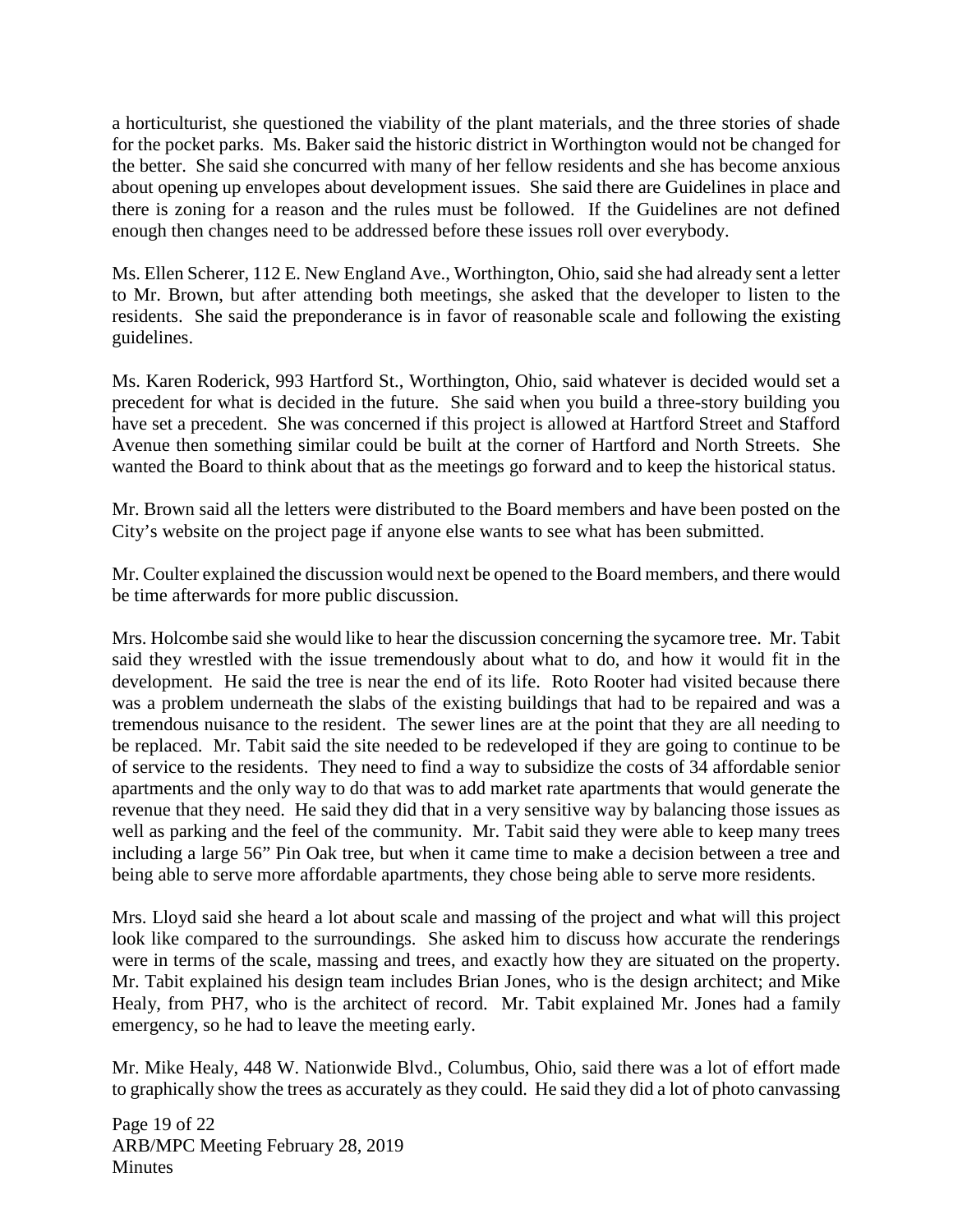of the neighborhood and tried to get the models as accurate as they could and that is why they showed the drawings with the existing trees and not with the future trees. Showed the renderings with and without the trees. Mr. Healy said the photo that was shown with the balloon was not accurate because the balloon was shown at the height of the cupola which was not an accurate representation of the true height. The renderings will better show the scale and massing of the buildings. The reference to the 100,000 sq. ft. Home Depot is misleading, our footprint is much smaller and on three levels where a Home Depot is spread out across the site.

Mr. Foust stated that he didn't have any specific comments about the proposal and the building but wanted to thank everyone for their participation at the meeting and the expression of new ideas. There is a lot of information to digest to get to the best end result.

Mr. Reis stated that he respected the comments of the residents and respects what NCR has done. There are a few things that they need to look at. This is an element in this community that we need, and how it ends up, I hope that we can convince both sides that this is what we need to do. asked if there was a drone type of video shown of a person walking down the street along side the adjacent homes and what the future project would look like, excluding new trees, showing just the trees that would be there after the building was completed. It would be nice to see the height at the street levels vs. the height of the three stories. He said people would have a better sense of scale.

Mr. Hofmann asked Mr. Tabit how he was digesting the information that he received at the meeting. After 43 meetings, he said the information and comments have come from a lot of different directions. He asked about the ability to make some of the changes in massing and the footprint on the site. Would these be considered. Mr. Tabit said the information is mainly a matter of opinion, and they continue to hear the same opinions from the same people but there are also people that have submitted letters of support who are not at the meeting and accept what they are doing. Mr. Tabit said he received a letter from Kristen Senff, who lived within the historic district and she felt the design was of high quality. He also references a letter of support from Aaron Domini who is a resident on Morning Street across from the park. We are listening carefully and have heard a lot of great ideas that will help us make some changes.

Mr. Schuster said one thing they all have in common is everybody wants affordable senior housing, but they also know that they do not get that for free and there has to be a mechanism in place to make that self-sustaining. Mr. Schuster said what would be helpful for him and others would be to know what the shortfall is to cover affordable housing and what is the minimum level of market rate apartments required in order to make that self-sustainable. Mr. Tabit explained they are at the minimum level now. He said they worked incredibly hard to come up with a design that would do that. If they could have worked the numbers with just 80 apartments, that is what they would have proposed.

Mr. Coulter stated that the application was working with the City to see if there is a way to write into the PUD agreement that you would always have a certain number of affordable units, that is extremely important to me. I would want to see this in perpetuity, and always have that base number. He understands you are working with Mr. Lindsey on that, so he was happy to see that moving forward. Mr. Coulter explained to the audience what they are seeing on the screen as it

Page 20 of 22 ARB/MPC Meeting February 28, 2019 **Minutes**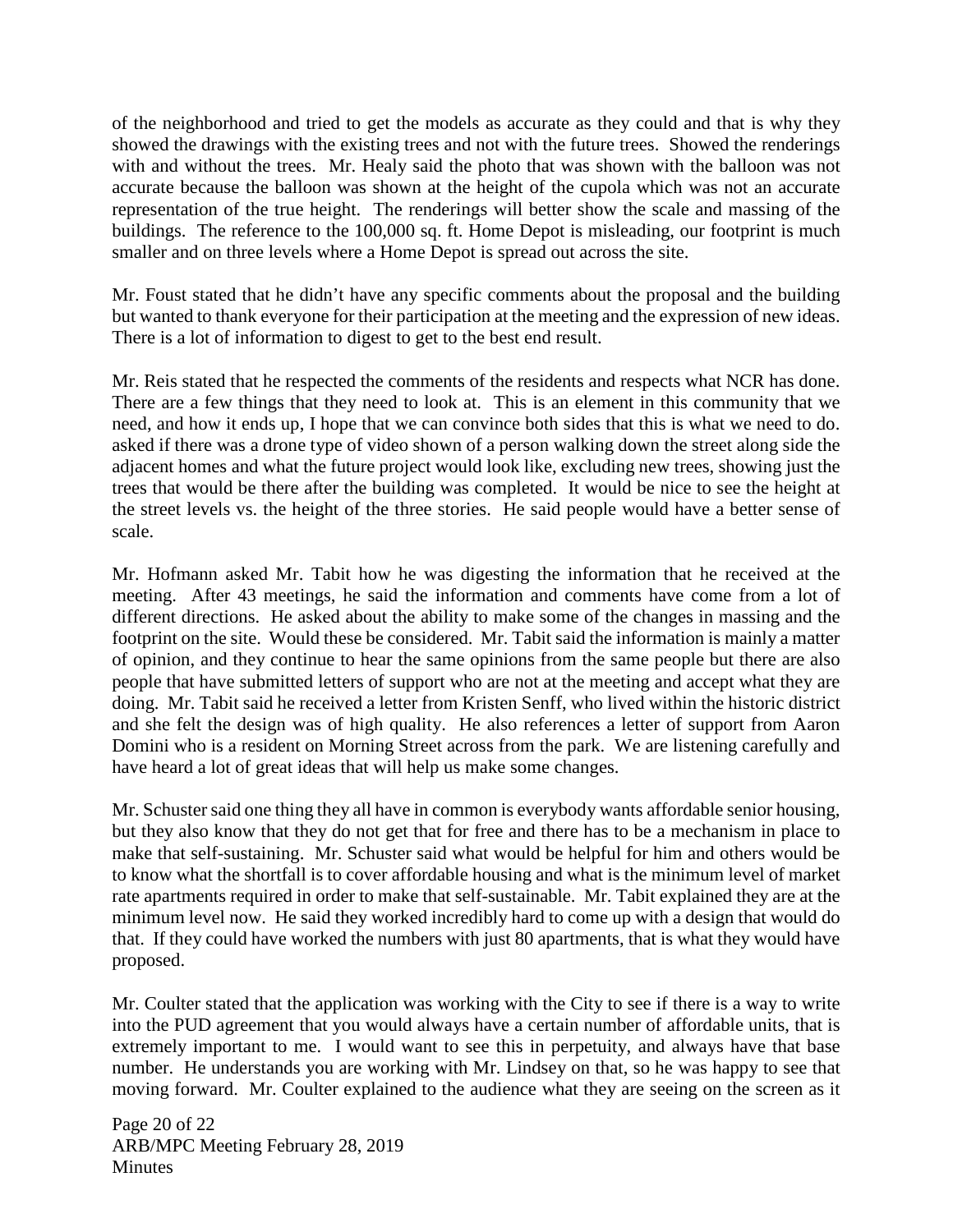relates to the parking garage and the roof height above and the roof shapes. We stress four-sided architecture on our projects. These interior elevations do not seem to match the level of detail that you were paying to the exterior, or what would be the street side of the project. Mr. Coulter said he would like to see more detail on the street side elevations, and he reminded everybody the property is zoned for three stories, but that does not mean they would approve three stories. Mr. Coulter said he has seen parking garages that have been sunk down a level to help limit the height of the building and would like to see the parking garage portion sunk down for this building. Sinking them half a level helps with the overall height, and still allow for ventilation of the garage. He stated that he was not sure a copula was necessary, that might be another way to help bring the height down. This would be something that I suggest you look at to help with the height. Mr. Coulter also asked for them to use quality materials which would last a long time, longer than twenty-five years to thirty years so the building will not have to be torn down and re-built. We would like to see style and integrity as it relates to anything in the historic district. There seems to be a lot of different styles mentioned tonight, and I see where you are coming from, however it needs to be sensitive and thought out for the building. Mr. Coulter asked what would be done with the remaining two houses and if those houses would become offices. Mr. Tabit said the houses would be returned to single family uses, it might be an office during the construction phase. Mr. Coulter asked about the restaurant comment and where that would be. Mr. Tabit said they are calling the restaurant a bistro because there would not be a full kitchen available, it is a place for the residents to gather. The place would be more like a quick stop to get a panini and a cup of soup. If someone was visiting a relative or friend, they would be allowed to purchase from the bistro, but Mr. Tabit did not believe it would generate any traffic. Mr. Coulter said he had been concerned about the traffic on Hartford Street for years and was surprised they were allowed to have on-street parking. Mr. Coulter asked Mr. Brown if there was any thought to a traffic study. Mr. Brown said the developer was working on a traffic analysis for the project to see what impact there would be along Stafford, Hartford and North Streets. Mr. Coulter said the Board would eventually want to see what the windows and trim would look like when they get to that point of discussion. He said he was concerned about the scale of it, but also understood the financial side of the issue to make if viable.

Mr. Coulter said he had visited some of the other NCR sites around town and they have been very well kept and he did not see anything that was disturbing, and that they were all well-kept. In regard to construction sites, Mr. Coulter said no one likes the mess, the noise, or congestion but there some things the city can do to work with contractors and developers to mitigate some of that. He said there are controls that can be put into place.

Mr. Brown added additional detail to the traffic analysis that is currently underway, that our consultants have been involved with the meetings with the schools so that there can be some coordination between the two projects, that they are not two separate silo projects. Mr. Coulter asked if we have an application from the schools, Mr. Brown replied "No sir".

Mr. Jim Ventresca Thanked Mr. Tabit and said he appreciated the feedback from the Board and Commission members. He liked Mr. Coulter's idea about having the parking garage a half story below ground and he wanted to hear more of a discussion about the alternatives to help reduce the height. Mr. Coulter explained the developers have the right to accept recommendations made by the Board or not and they have the right to bring in other alternatives. He said one of the things

Page 21 of 22 ARB/MPC Meeting February 28, 2019 **Minutes**